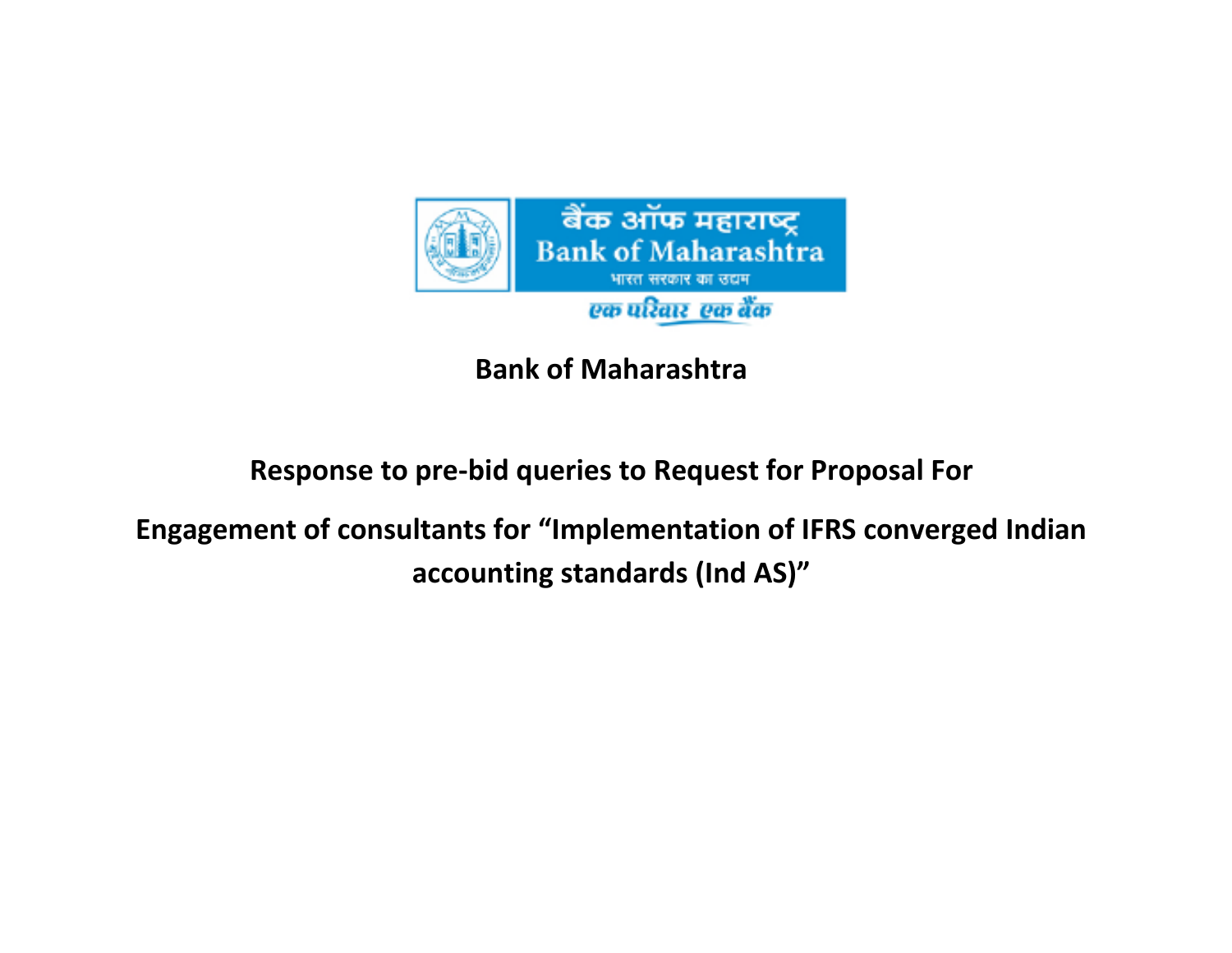### **Table of Contents**

| RESPONSES / CLARIFICATIONS FOR THE PRE-BID QUERIES RAISED BY THE BIDDERS IN PRE-BID MEETING IN ADDITION TO CORRIGENDUM |  |
|------------------------------------------------------------------------------------------------------------------------|--|
|                                                                                                                        |  |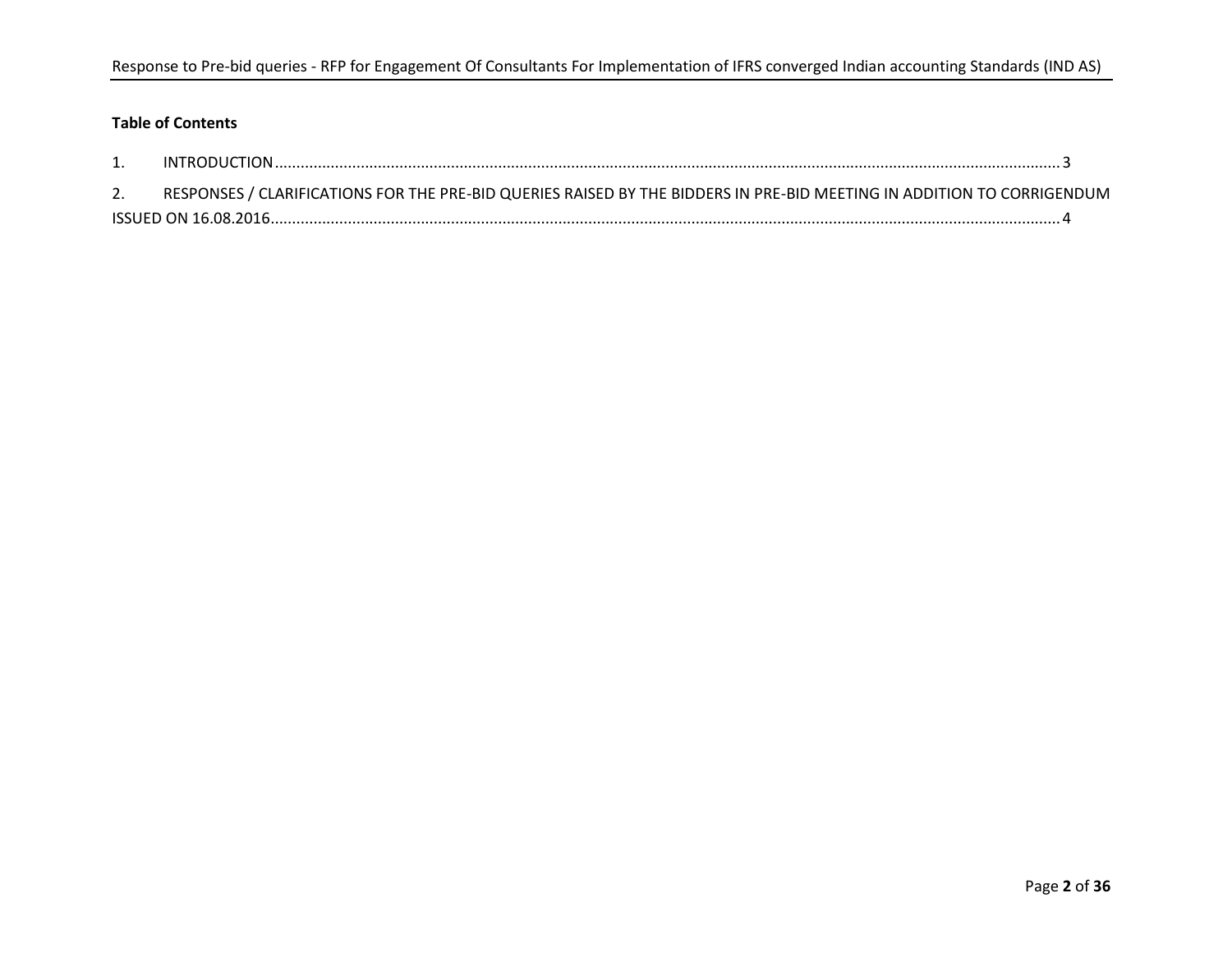## **1. INTRODUCTION**

The Bank had issued the Request for Proposal (Tender Reference # 062016 dated August 03, 2016) to the bidders for the "Engagement of Consultants for Implementation of IFRS converged Indian accounting Standards (IND AS)". As per the terms of the RFP document a pre - bid meeting was held on August 11, 2016 at Bank of Maharashtra, Lokmangal, 1501, Shivaji Nagar Pune – 411005

This document covers additions, corrections and clarifications to the queries raised by the Bidders, as well as other additional information which Bank considered essential to be furnished to the Bidders to gain a better understanding of the Bank's requirements as part of the RFP. All efforts have been made to provide the maximum available information and answer the pre-bid queries submitted by the Bidders. The Bidders are required to consider the information provided in this document as the latest guidelines.

The Bidders have been provided with the clarifications and details through this document. However the questions pertaining to details that were already provided in the RFP, have not been answered. Please treat this document including the entire Pre-Bid Queries Responses provided by the Bank as an integral part of the RFP document issued. Only the sections, clauses, terms referred in this document are revised/updated to the extent revised/clarified. All other terms and conditions of the RFP document remain unchanged.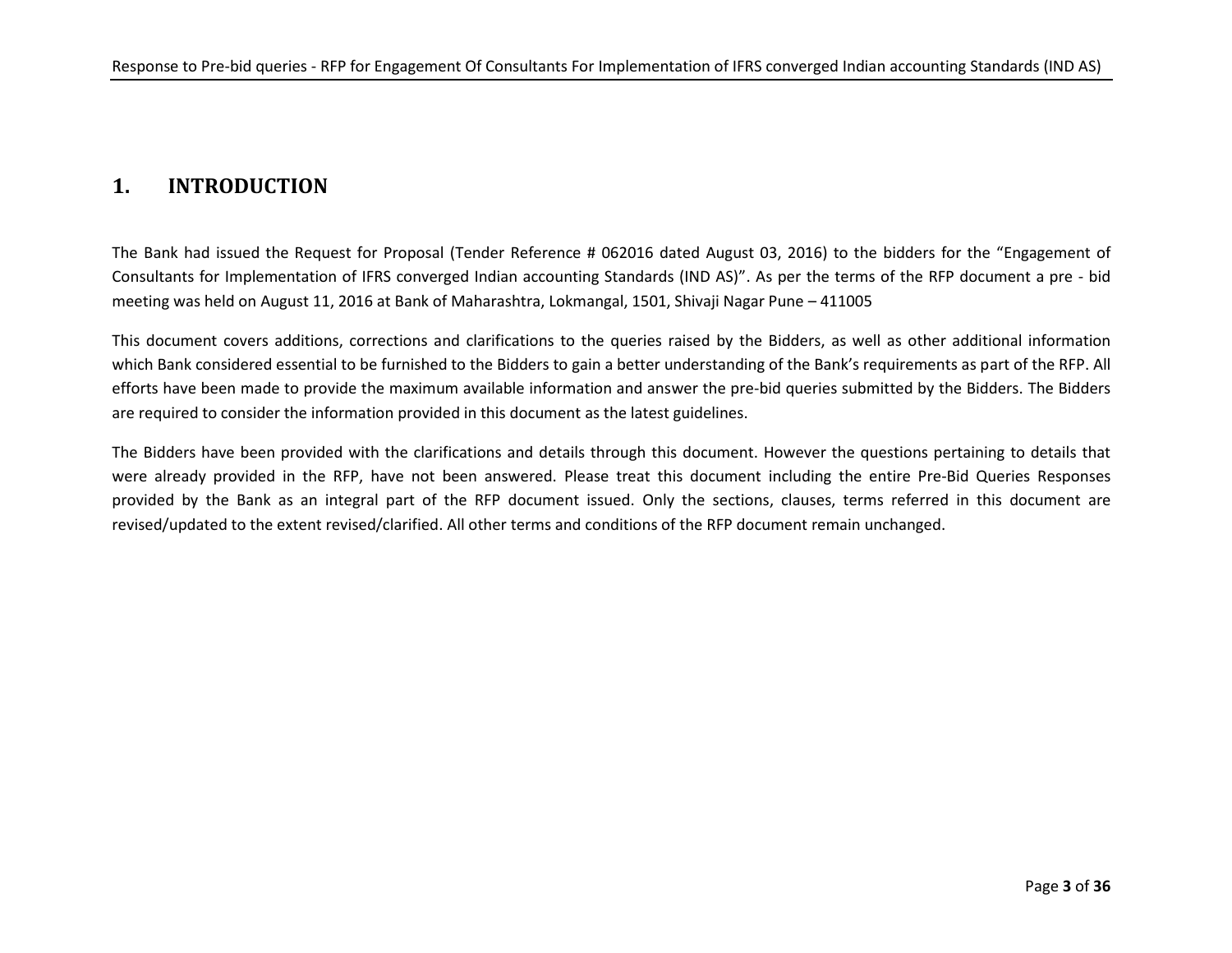## **2. RESPONSES / CLARIFICATIONS FOR THE PRE-BID QUERIES RAISED BY THE BIDDERS IN PRE-BID MEETING IN ADDITION TO CORRIGENDUM ISSUED ON 16.08.2016**

### 1) Table-QR-1, refers to Bank's response as "clarification" to the bidder's queries

#### **Table-QR-1**

| Sr.<br>no. | Page<br>no. | <b>Section</b><br>no. | <b>Main Section</b><br><b>Name</b> | Terms as stated in the RFP<br>document                                                                                                                                                                                                                                                                                                                                                                                                                | <b>Queries/ Suggestions</b>                                                                                                                                                                       | Bank's Response/<br>clarification                                      |
|------------|-------------|-----------------------|------------------------------------|-------------------------------------------------------------------------------------------------------------------------------------------------------------------------------------------------------------------------------------------------------------------------------------------------------------------------------------------------------------------------------------------------------------------------------------------------------|---------------------------------------------------------------------------------------------------------------------------------------------------------------------------------------------------|------------------------------------------------------------------------|
|            |             |                       |                                    | 2. Diagnostic analysis of differences<br>between the current accounting<br>framework and Ind AS. Likely Impact<br>analysis of Ind AS implementation<br>on Business including profit planning<br>and budgeting, taxation, capital                                                                                                                                                                                                                      | Please provide further explanation<br>De-conjunction<br>of<br>on<br>assets/Liabilities.                                                                                                           | Please<br>read<br>it<br>as<br>Derecognition of assets /<br>liabilities |
|            | 2           | 3.1                   | Scope of the<br>assignment         | planning, impairment of assets,<br>credit decision making and impact<br>on capital adequacy, De-conjunction<br>of assets / liabilities, accounting<br>areas such as financial instruments,<br>revenue recognition, property, plant<br>and equipment, leases, employee<br>benefits,<br>deferred<br>taxes,<br>consolidation, provisions<br>etc.<br>besides reporting formats<br>and<br>disclosures. Suggesting strategies for<br>optimizing the impact. | Also, we suggest deletion of the<br>scope of work related to credit<br>decision making and impact on<br>capital adequacy as this would<br>substantially increase the efforts<br>and fee estimate. | Term of the RFP Stands                                                 |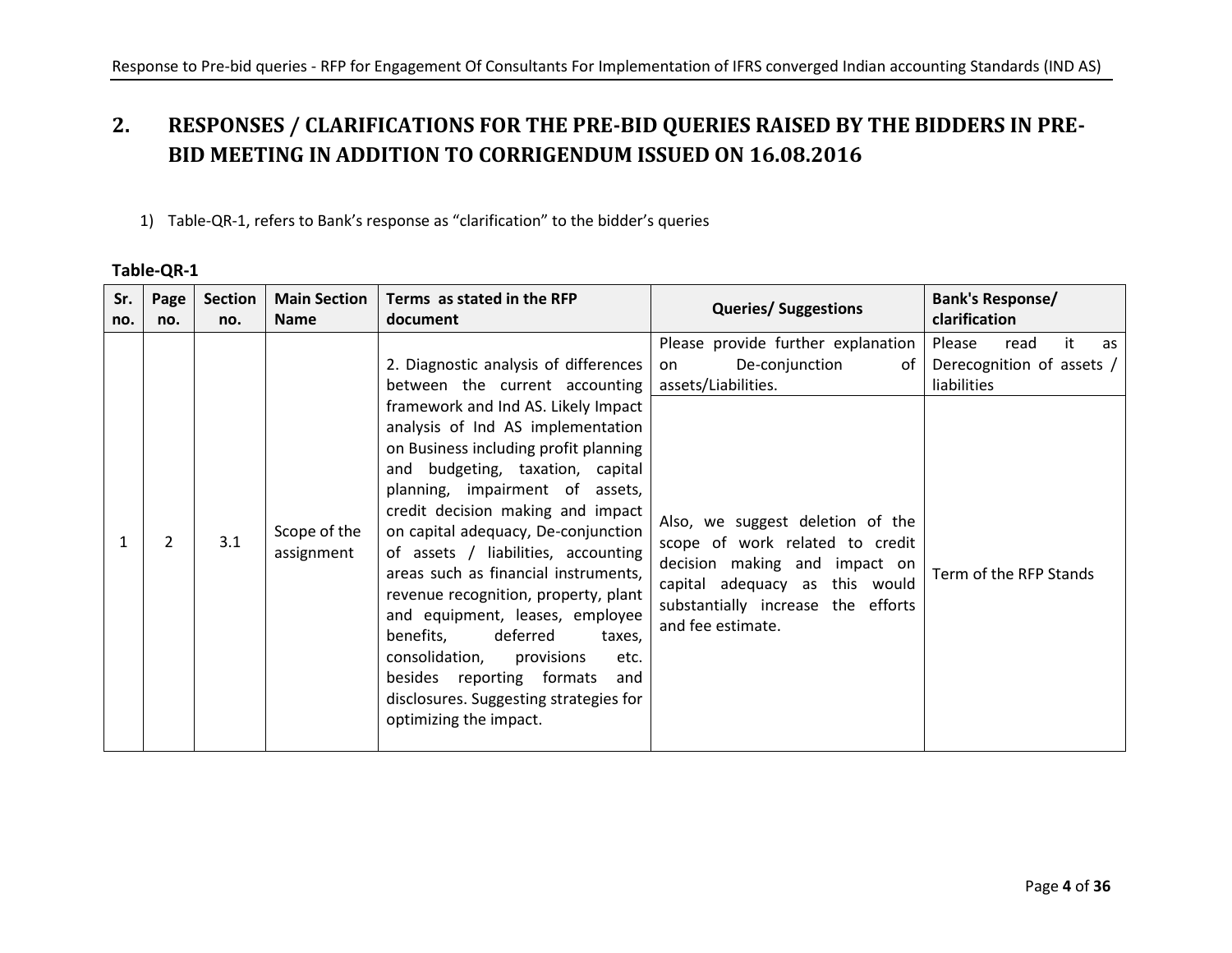| Sr.<br>no. | Page<br>no.    | <b>Section</b><br>no. | <b>Main Section</b><br><b>Name</b> | Terms as stated in the RFP<br>document                                                                                                                                                                                                                                                                                                                                                 | <b>Queries/ Suggestions</b>                                                                                                                                                                                                                              | <b>Bank's Response/</b><br>clarification                                                                                                                                                                        |
|------------|----------------|-----------------------|------------------------------------|----------------------------------------------------------------------------------------------------------------------------------------------------------------------------------------------------------------------------------------------------------------------------------------------------------------------------------------------------------------------------------------|----------------------------------------------------------------------------------------------------------------------------------------------------------------------------------------------------------------------------------------------------------|-----------------------------------------------------------------------------------------------------------------------------------------------------------------------------------------------------------------|
| 2          | $\overline{2}$ | 3.1                   | Scope of the<br>assignment         | 8. A preparation of Benchmark<br>accounting policies including group<br>accounting policies against industry<br>peers and to assist in framing<br><b>Business Model of the Bank</b>                                                                                                                                                                                                    | Please elaborate on scope and<br>purpose of "framing Business Model<br>of the Bank". We suggest removal of<br>this scope.                                                                                                                                | The consultant has to<br>provide<br>assistance<br>in.<br>framing<br>the<br>business<br>model.<br>The<br>business<br>model will be prepared by<br>the Bank.                                                      |
| 3          | 3              | 3.1                   | Scope of the<br>assignment         | Phase II - Processes /<br>System<br>Changes<br>6. Evaluate system changes -<br>assessment of processes requiring<br>changes                                                                                                                                                                                                                                                            | Please clarify the expectations from<br>bidder on "assessment of<br>the<br>processes requiring changes". We<br>understand the bidder is not<br>expected<br>to<br>prepare<br>revised<br>but<br>only<br>provide<br>processes,<br>guidance. Please confirm. | The consultant has to<br>evaluate the system and<br>process that needs to be<br>changed / realigned as per<br>requirement of Ind-AS<br>and RBI guideline                                                        |
| 4          | 3              | 3.1                   | Scope of the<br>assignment         | Phase II - Processes / System<br>Changes<br>5. Assist & guide the Bank in<br>redesigning the credit assessment<br>process, credit rating policies,<br>models and other policies which<br>may undergo change in Ind-AS<br>environment. Training<br>shall be<br>imparted to concerned officers on<br>development of credit appraisal and<br>credit risk assessment model under<br>Ind-AS | We suggest deletion of this<br>paragraph as this will increase the<br>scope and fee estimate significantly.                                                                                                                                              | Term of the RFP Stands<br>The consultant has to<br>verify the existing credit<br>assessment<br>process,<br>model, and policies and<br>assist in developing the<br>same in order to make it<br>Ind-AS compliant. |
| 5          | 4              | 3.1                   | Scope of the<br>Assignment         | Phase II - Processes /<br>System<br>Changes                                                                                                                                                                                                                                                                                                                                            | Assuming the Bank expects a<br>guidance<br>of the<br>ECL<br>model<br>methodology developed internally,<br>please help with responses for the<br>following queries:                                                                                       | The Consultant is required<br>to guide the Bank on<br>implementation of IND AS<br>109 in addition to all the<br>other<br>Ind-AS                                                                                 |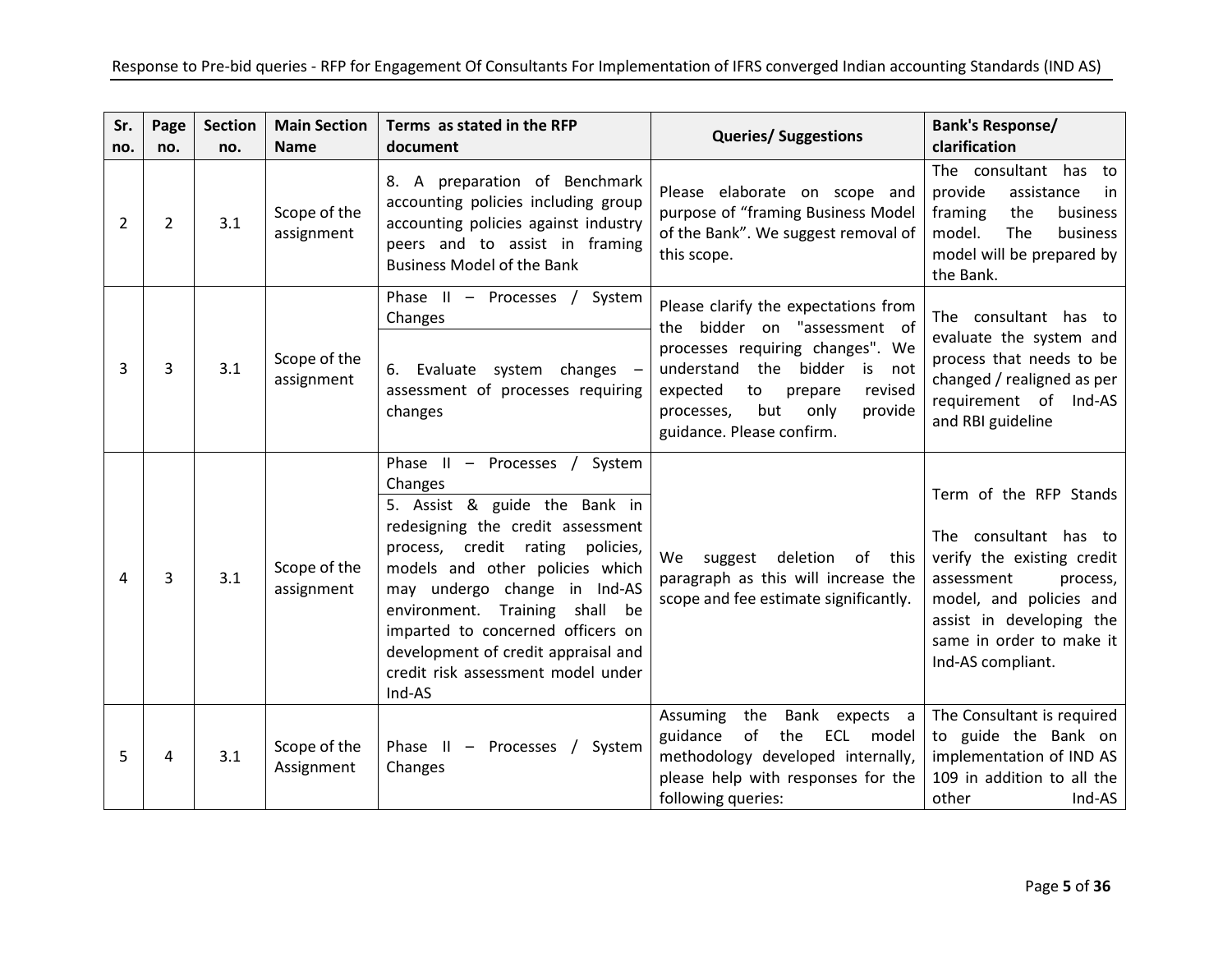| Sr.<br>no. | Page<br>no. | <b>Section</b><br>no. | <b>Main Section</b><br><b>Name</b> | Terms as stated in the RFP<br>document                                                                                                                                                                                                      | <b>Queries/ Suggestions</b>                                                                                                                                                                                                                               | <b>Bank's Response/</b><br>clarification                                                                                                              |
|------------|-------------|-----------------------|------------------------------------|---------------------------------------------------------------------------------------------------------------------------------------------------------------------------------------------------------------------------------------------|-----------------------------------------------------------------------------------------------------------------------------------------------------------------------------------------------------------------------------------------------------------|-------------------------------------------------------------------------------------------------------------------------------------------------------|
|            |             |                       |                                    | 11. To assist & provide guidelines for<br>developing expected credit loss<br>model and impairment model /<br>computation to be done by bank<br>considering the IFRS / Ind-AS<br>requirements and to validate as well<br>as verify the same. | • Can the approach be based on 2<br>sets of iterations of reviews $-$ 1st<br>review of the ECL methodology<br>developed, and 2nd review of the<br>ECL methodology updated based on<br>the results of the 1st review?                                      | The Consultant shall be<br>required to give inputs to<br>build the said models and<br>verify and validate the<br>output from such models.             |
|            |             |                       |                                    |                                                                                                                                                                                                                                             | • The ECL review is assumed to be<br>AS<br>the<br>109<br>Ind<br>against<br>not leading<br>requirements, and<br>practices; please confirm                                                                                                                  | The development part of<br>models<br>will<br>the<br>be<br>undertaken by the Bank,<br>with the assistance and                                          |
|            |             |                       |                                    |                                                                                                                                                                                                                                             | of the<br><b>ECL</b><br>Optimization<br>methodology is not expected, and<br>only a guidance for compliance with<br>Ind AS 109 requirements; please<br>confirm.                                                                                            | guidance<br>of<br>the<br>Consultants.                                                                                                                 |
| 6          | 4           | 3.1                   | Scope of the<br>assignment         | Phase III - Generation of Ind AS<br>Financials (both standalone and<br>consolidated) including Disclosures                                                                                                                                  | understand that separate<br><b>We</b><br>financial statements for subsidiaries.<br>associates<br>and<br>JVs<br>are<br>not<br>separately required for this purpose.<br>The support is required only for<br>consolidation<br>purpose.<br>Please<br>confirm. | Yes. The consultant has to<br>ensure that information<br>derived from subsidiaries<br>associate<br>and<br>for<br>consolidation are IND-AS<br>complied |
| 7          |             | 3.1                   | Scope of the<br>assignment         | Phase<br>$\mathbf{H}$<br>Processes/<br>System<br>$\overline{\phantom{m}}$<br>Changes                                                                                                                                                        | Please explain the exact expectation<br>from the clause                                                                                                                                                                                                   | The consultant has to<br>the<br>assist<br>Bank<br>for                                                                                                 |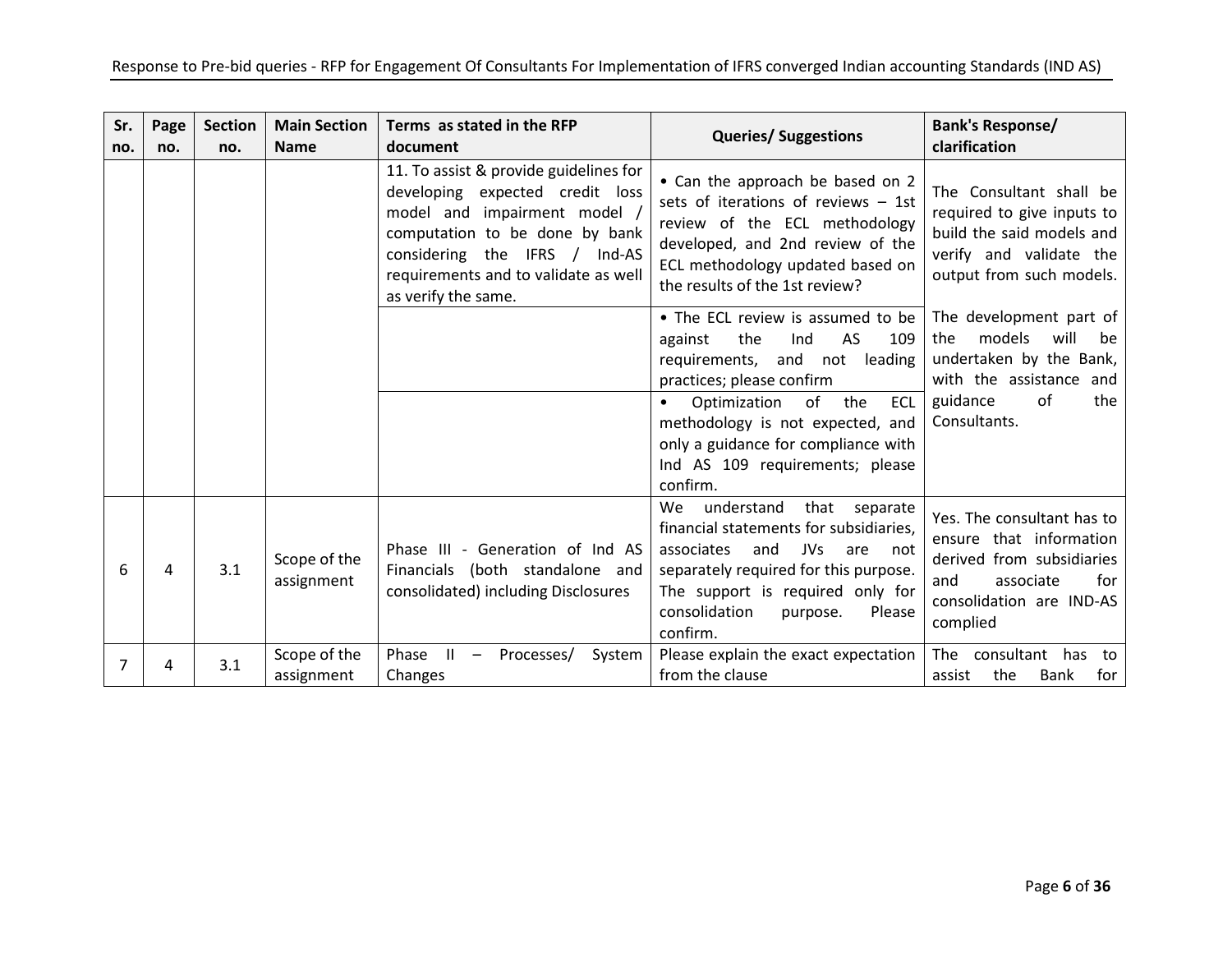| Sr.<br>no. | Page<br>no. | <b>Section</b><br>no. | <b>Main Section</b><br><b>Name</b> | Terms as stated in the RFP<br>document                                                                                                                                                                                                                                                                                                                                                      | <b>Queries/ Suggestions</b>                                                                                                                                                                                                           | Bank's Response/<br>clarification                                                                                                                                                                                                              |
|------------|-------------|-----------------------|------------------------------------|---------------------------------------------------------------------------------------------------------------------------------------------------------------------------------------------------------------------------------------------------------------------------------------------------------------------------------------------------------------------------------------------|---------------------------------------------------------------------------------------------------------------------------------------------------------------------------------------------------------------------------------------|------------------------------------------------------------------------------------------------------------------------------------------------------------------------------------------------------------------------------------------------|
|            |             |                       |                                    | 8. Assist the bank in dry -run of<br>accounting systems and end-to-end<br>reporting process before the actual<br>conversion.                                                                                                                                                                                                                                                                | Our understanding is that bidder is<br>expected to provide inputs for the<br>changes to be done to IT systems<br>and validate / verify the outputs<br>once these changes are carried out<br>by the Banks's IT team / banks<br>vendors | checking the efficacy of<br>the accounting system,<br>end to end reporting<br>process in order to get<br>desire results / reports /<br>statements in compliance<br>with Ind-AS and<br>RBI<br>guidelines<br>before<br>the<br>actual conversion. |
| 8          | 4           | 3.1                   | Scope of the<br>assignment         | Phase $II -$<br>Processes/<br>System<br>Changes<br>17. To provide diagnostic report for<br>changes to be carried out in IT<br>systems and Reporting Systems and<br>verify and validate the output of the<br>changes. The consultant shall<br>provide assistance and guidance in<br>developing ECL and default model<br>and to validate the report/ output<br>generated through above models | Point no. 17 of Phase II seems to be<br>the repetition of Point no 11 in<br>Phase II and point no 6 of Phase I.<br>Request you to delete the repetitive<br>clauses                                                                    | RFP Term stands                                                                                                                                                                                                                                |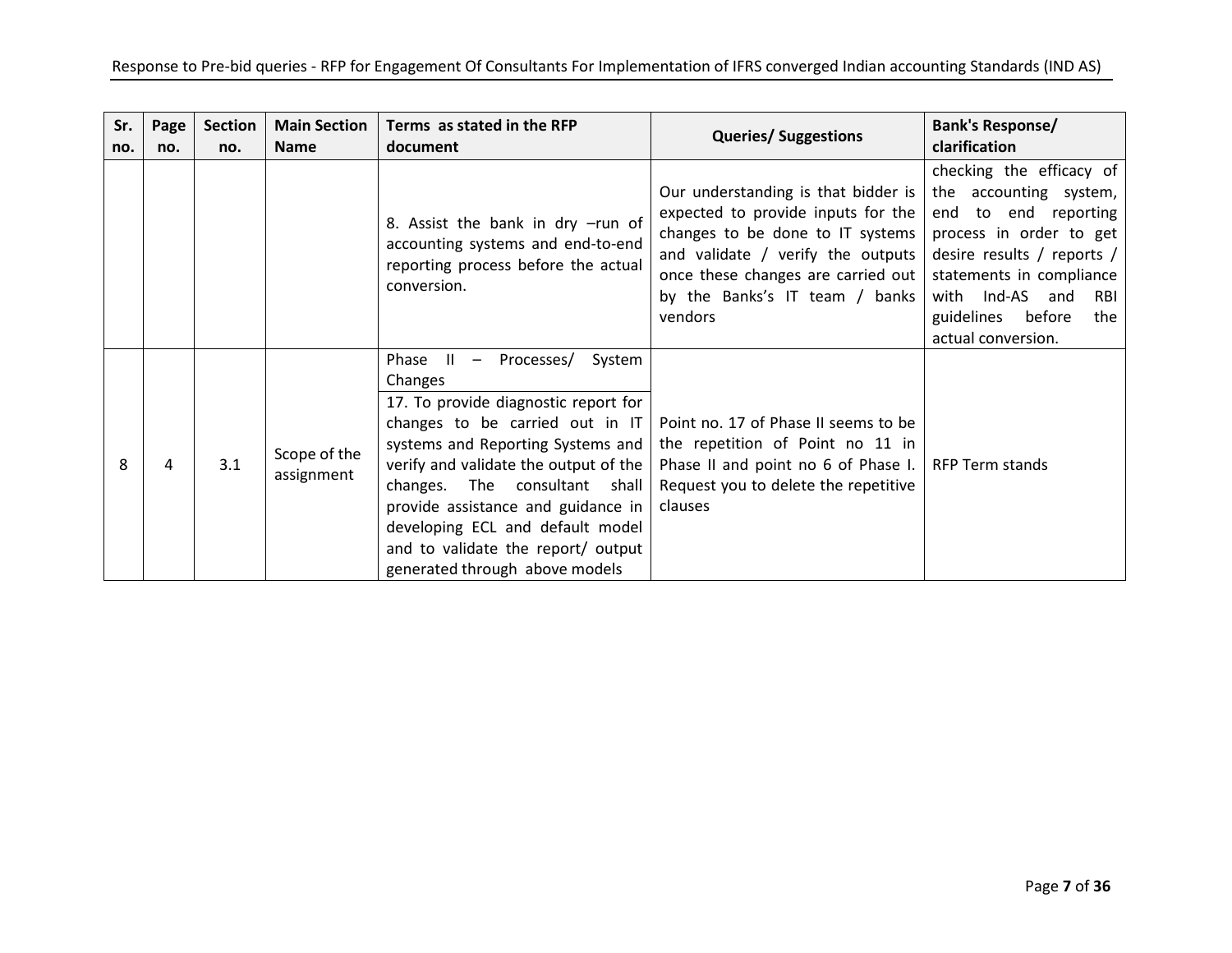| Sr.<br>no. | Page<br>no. | <b>Section</b><br>no. | <b>Main Section</b><br><b>Name</b> | Terms as stated in the RFP<br>document                                                                                                                                                                                                                                                                         | <b>Queries/ Suggestions</b>                                                                                                                                                                                                                                                                                                                                                                                                                                                                                              | <b>Bank's Response/</b><br>clarification                                                                                                                                                                                                                                                                                                                                                                                                                                                                                                                                                                                                                                                                                                                          |
|------------|-------------|-----------------------|------------------------------------|----------------------------------------------------------------------------------------------------------------------------------------------------------------------------------------------------------------------------------------------------------------------------------------------------------------|--------------------------------------------------------------------------------------------------------------------------------------------------------------------------------------------------------------------------------------------------------------------------------------------------------------------------------------------------------------------------------------------------------------------------------------------------------------------------------------------------------------------------|-------------------------------------------------------------------------------------------------------------------------------------------------------------------------------------------------------------------------------------------------------------------------------------------------------------------------------------------------------------------------------------------------------------------------------------------------------------------------------------------------------------------------------------------------------------------------------------------------------------------------------------------------------------------------------------------------------------------------------------------------------------------|
| 9          | 6           | 3.1                   | Scope of the<br>assignment         | Phase IV $-$ Validation of Ind AS<br>financials and Assistance during<br>Review<br>a) Assist the Bank in replying to the<br>queries, if any, raised by Reserve<br>Bank of India (RBI) / IBA / MOF / any<br>other regulatory authority and<br>Statutory Auditors of the Bank in<br>respect of Ind AS financials | Need clarity on validation of Ind AS<br>financials and assistance during<br>review phase wherein assistance is<br>required<br>to reply queries of<br>Statutory auditors or interaction<br>with the steering committee / top<br>management / board and provide<br>interim solutions for Bank of<br>Maharashtra. What is the timeline<br>for such services? Please also specify<br>periodicity for such discussions /<br>meeting.<br>Also what is periodicity consultant<br>need to update to bank on new<br>developments? | consultant<br><b>The</b><br>is<br>expected to assist the<br>Bank in the preparation of<br>Ind-AS complied financial<br>statements and validate<br>and verify the same.<br>Time lines are mentioned<br>in the Terms of Reference<br>i.e. till March 31, 2019.<br>The<br>consultant<br>is<br>expected to assist the<br>bank in<br>interaction with<br>the RBI / IBA / MOF/<br>auditors<br>Statutory<br>interaction<br>with<br>the<br>steering committee / top<br>management / board, on<br>queries raised by then and<br>also<br>provide<br>interim<br>solutions for Bank of<br>Maharashtra as and when<br>required.<br>The<br>new<br>will<br>development<br>be<br>updated to management<br>when it is<br>and<br>as<br>incorporated in IND-AS or<br>RBI guidelines. |
| 10         | 8           | 4                     |                                    | Tenure of the   If the consultant fails to complete   Please amend the clause as follows-                                                                                                                                                                                                                      |                                                                                                                                                                                                                                                                                                                                                                                                                                                                                                                          | <b>RFP</b><br>Term<br>stands.                                                                                                                                                                                                                                                                                                                                                                                                                                                                                                                                                                                                                                                                                                                                     |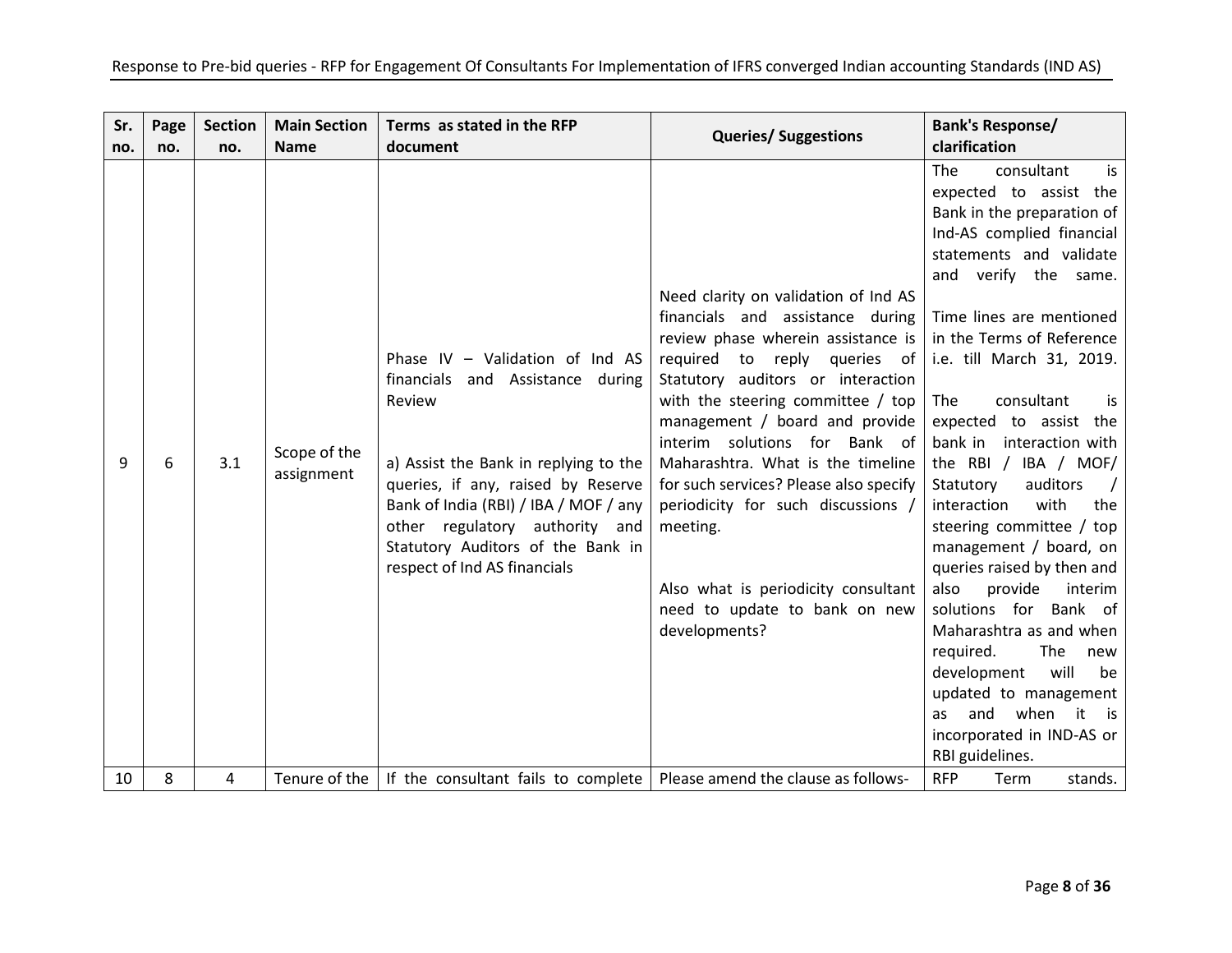| Sr.<br>no. | Page<br>no. | <b>Section</b><br>no. | <b>Main Section</b><br><b>Name</b> | Terms as stated in the RFP<br>document                                                                                                                                                                                                                            | <b>Queries/ Suggestions</b>                                                                                                                                                                                                                                         | <b>Bank's Response/</b><br>clarification                                                                  |
|------------|-------------|-----------------------|------------------------------------|-------------------------------------------------------------------------------------------------------------------------------------------------------------------------------------------------------------------------------------------------------------------|---------------------------------------------------------------------------------------------------------------------------------------------------------------------------------------------------------------------------------------------------------------------|-----------------------------------------------------------------------------------------------------------|
|            |             |                       | assignment                         | the above scope of work of this<br>assignment as per the time frame<br>prescribed in the RFP and extension<br>if any allowed, it will be treated as a<br>breach of contract                                                                                       | If the consultant fails to complete<br>the above scope of work of this<br>assignment as per the time frame<br>prescribed in the RFP (for reasons<br>attributable to the consultant)and<br>extension if any allowed, , it will be<br>treated as a breach of contract | Please refer<br>point no<br>11.21 of RFP                                                                  |
| 11         | 9           | 5.1                   | Eligibility<br>Criteria            | Documents to be submitted for Sr.<br>no. 2<br>Client references from organizations<br>Clearly indicating the scope of<br>engagement, period of engagement<br>and name of person in-charge of<br>client side with contact number and<br>email ids                  | confirm<br>Please<br>whether<br>Engagement letter/contract copy<br>will serve the requirements as these<br>are ongoing engagements.                                                                                                                                 | Yes                                                                                                       |
| 12         | 16          | 10 (iii)              | Evaluation<br>criteria             | 1. "Engaged in IFRS / Ind AS<br>conversion exercise and/or audit<br>during the last 7 years as on the<br>date of bid submission, in Banks /<br>Financial Institutions in India with a<br>minimum Balance Sheet size of Rs.<br>50,000 crores during the period of" | Evaluation parameter of Sr. no 1 of<br>methodology<br>scoring<br>is<br>not<br>complete. Please specify the period.                                                                                                                                                  | It should<br>be read as<br>"during the period<br>of<br>contract"<br>as<br>against<br>"during the period". |
| 13         | 16          | 10                    | Evaluation<br>criteria             | "For additional such conversion<br>exercise /audit under IFRS/ Ind AS in<br>Bank/Financial Institution - 5"                                                                                                                                                       | Marking system of Sr. no 1 of<br>scoring<br>methodology<br>is<br>not<br>complete. Please<br>provide<br>the<br>complete details.                                                                                                                                     | Term of the RFP Stands.                                                                                   |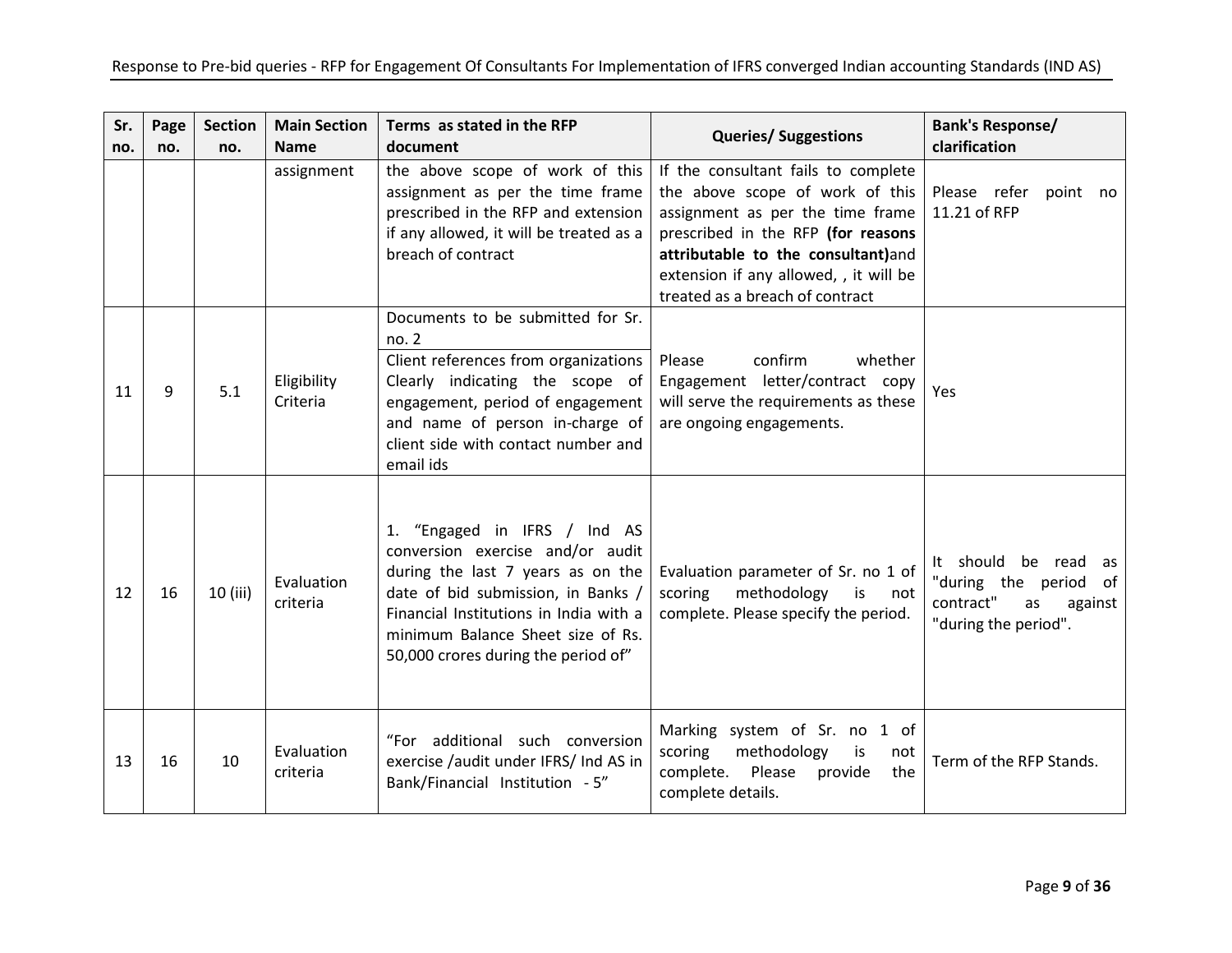| Sr.<br>no. | Page<br>no. | <b>Section</b><br>no. | <b>Main Section</b><br><b>Name</b>                    | Terms as stated in the RFP<br>document                                                                                                                              | <b>Queries/ Suggestions</b>                                                                                                                                                                                                                                                                                                                                                                                                                                                                                                                                | <b>Bank's Response/</b><br>clarification                                 |
|------------|-------------|-----------------------|-------------------------------------------------------|---------------------------------------------------------------------------------------------------------------------------------------------------------------------|------------------------------------------------------------------------------------------------------------------------------------------------------------------------------------------------------------------------------------------------------------------------------------------------------------------------------------------------------------------------------------------------------------------------------------------------------------------------------------------------------------------------------------------------------------|--------------------------------------------------------------------------|
|            |             |                       |                                                       | Staff" means<br>2. i) "Professional<br>staff<br>minimum<br>full-time<br>with<br>of<br>qualification<br>Chartered<br>Accountant and on the payroll of the<br>bidder. | Will the bank consider partner and<br>professional staff who are qualified<br>CA's but are not associated with the<br>work of accounting advisory and<br>audit services ?                                                                                                                                                                                                                                                                                                                                                                                  |                                                                          |
| 14         | 17          | 10 (iii)              | Evaluation<br>Criteria                                | ii) List of Partners and professional<br>staff<br>with<br>their<br>Membership<br>Number to be provided (in self<br>declaration as per Point No 7<br>of              | If a bidder is not a CA firm, there<br>could be partners and professional<br>staff who are qualified CA's but are<br>not engaged in accounting advisory<br>assurance<br>services,<br>such<br>professionals may be dedicated for<br>other services not linked to the<br>RFP's scope. Hence comparison of<br>of<br>the<br>no.<br>partners<br>and<br>professionals of CA firm with that of<br>no. CA firms would not be a fair<br>comparison.<br>We request the bank to consider<br>no.of partners and professional staff<br>who are dedicated for accounting | Term of the RFP Stands                                                   |
|            |             |                       |                                                       |                                                                                                                                                                     | advisory and assurance services.<br>Point no (i) of the definition of<br>Professional staff seems to be<br>missing.                                                                                                                                                                                                                                                                                                                                                                                                                                        |                                                                          |
|            |             |                       |                                                       | <b>Payment Terms</b><br>Bank will release payment of the                                                                                                            | Considering that the majority of                                                                                                                                                                                                                                                                                                                                                                                                                                                                                                                           |                                                                          |
| 15         | 20          | 11.10                 | General<br>Terms and<br>conditions of<br>the contract | agreed professional fees to the<br>selected bidder after deduction of<br>applicable taxes at source. The<br>payment schedule will be as follows:                    | work will be done in initial phases<br>(including<br>proforma<br>financials),<br>request to reallocate 20% of<br>contract value for Phase 1 and 10%                                                                                                                                                                                                                                                                                                                                                                                                        | of RFP<br>stands<br>Term<br>The word Audit Removed<br>as per corrigendum |
|            |             |                       |                                                       | Phase $1 - 10%$<br>Phase IV $-20%$                                                                                                                                  | to Phase IV.                                                                                                                                                                                                                                                                                                                                                                                                                                                                                                                                               |                                                                          |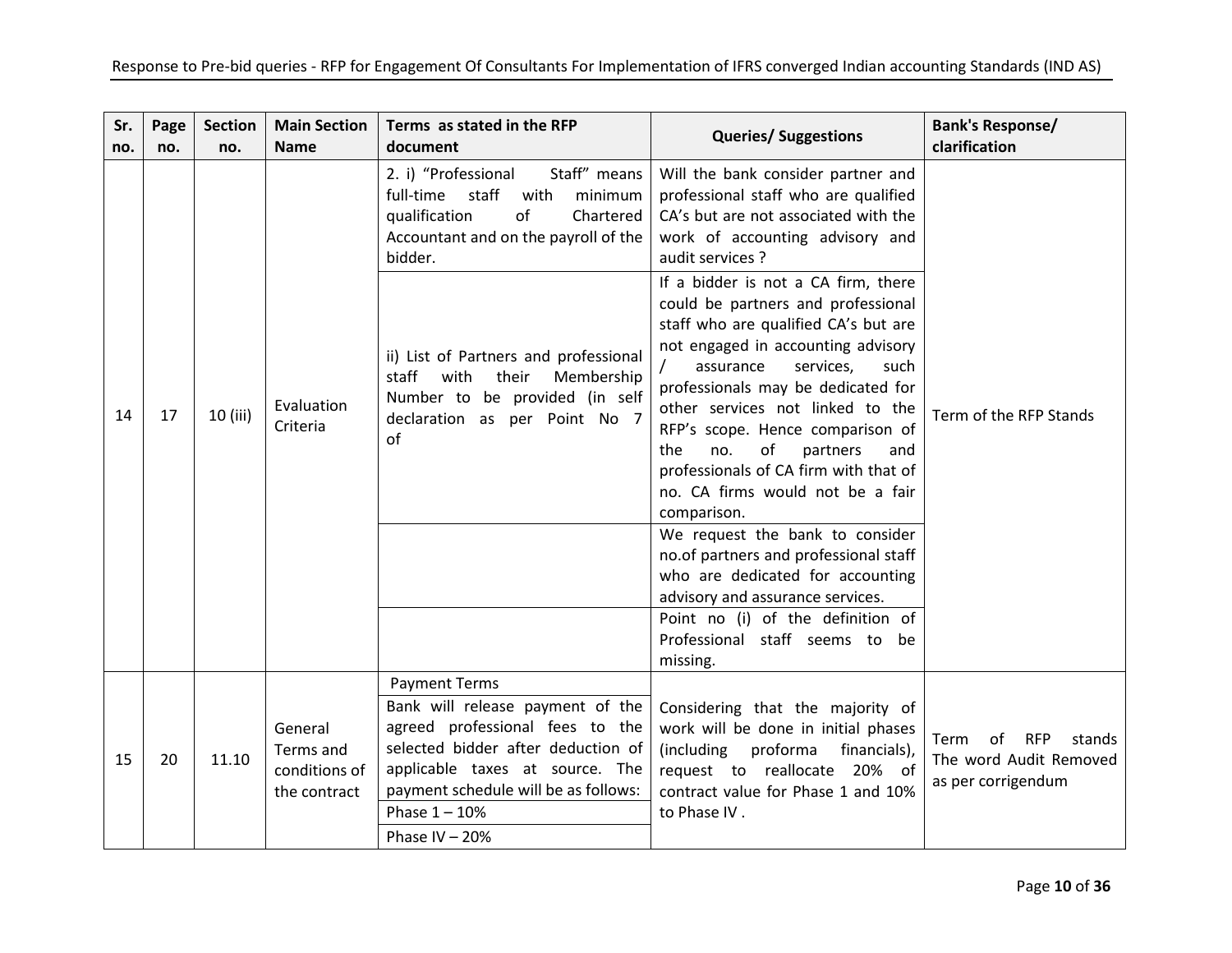| Sr.<br>no. | Page<br>no. | <b>Section</b><br>no. | <b>Main Section</b><br><b>Name</b>                    | Terms as stated in the RFP<br>document | <b>Queries/ Suggestions</b>                                                                                         | <b>Bank's Response/</b><br>clarification |
|------------|-------------|-----------------------|-------------------------------------------------------|----------------------------------------|---------------------------------------------------------------------------------------------------------------------|------------------------------------------|
| 16         |             | 11.16                 | General<br>Terms and<br>conditions of<br>the contract | Indemnity                              | Please delete this clause as the<br>same is not permissible as per our $\vert$ Term of RFP stands<br>Firm's policy. |                                          |
| 17         | 25          | 11.18                 | General<br>Terms and                                  | <b>Confidentiality Clause</b>          | like to add the<br>Bank may<br>The<br>following to the existing clause                                              | Term of the RFP Stands                   |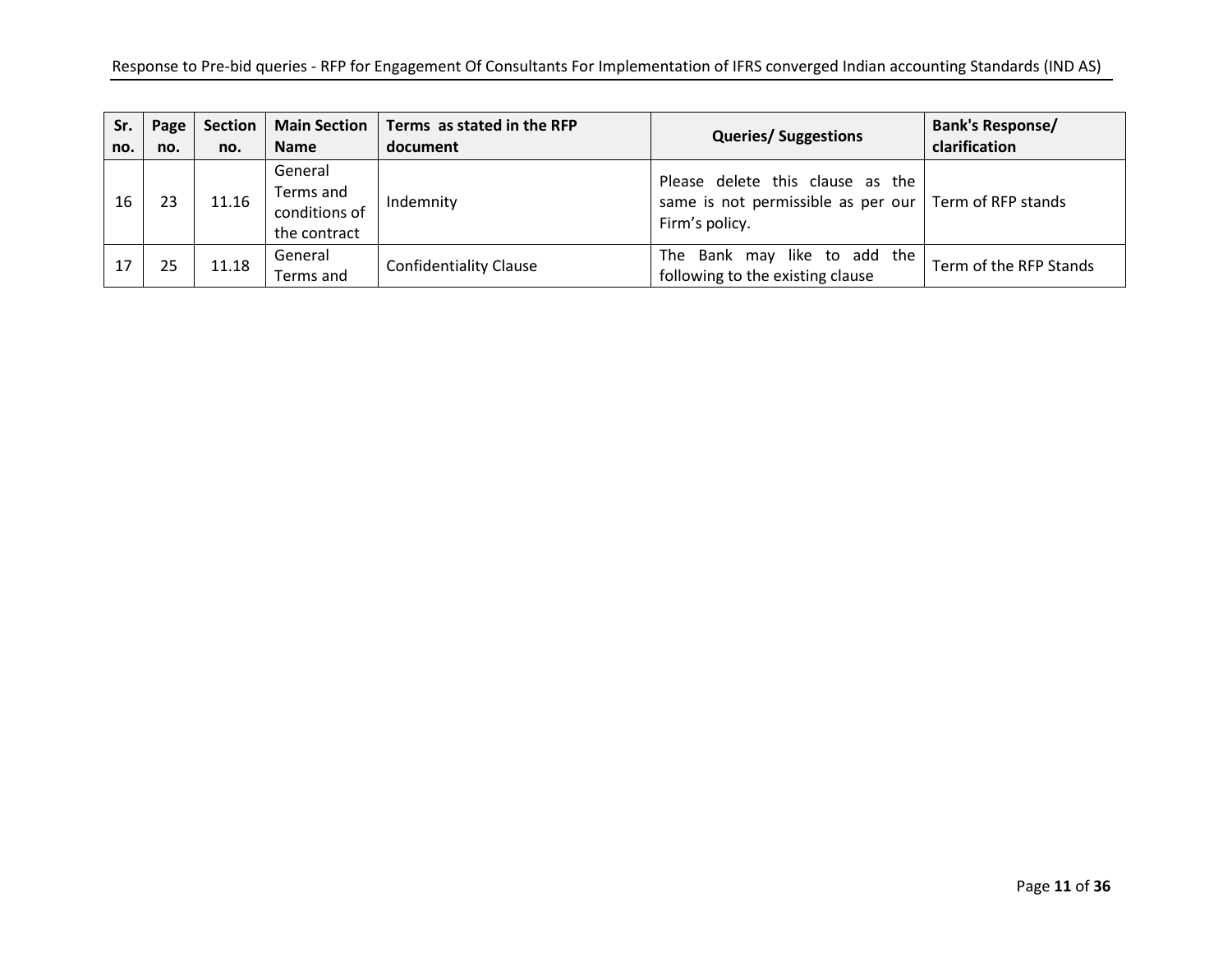| Sr.<br>no. | Page<br>no. | <b>Section</b><br>no. | <b>Main Section</b><br><b>Name</b> | Terms as stated in the RFP<br>document | <b>Queries/ Suggestions</b>                                          | <b>Bank's Response/</b><br>clarification |
|------------|-------------|-----------------------|------------------------------------|----------------------------------------|----------------------------------------------------------------------|------------------------------------------|
|            |             |                       | conditions of                      |                                        | "Except as otherwise permitted by                                    |                                          |
|            |             |                       | the contract                       |                                        | this Agreement, neither of the                                       |                                          |
|            |             |                       |                                    |                                        | parties may disclose to third parties                                |                                          |
|            |             |                       |                                    |                                        | the contents of this Agreement or                                    |                                          |
|            |             |                       |                                    |                                        | any information provided by or on                                    |                                          |
|            |             |                       |                                    |                                        | behalf of the other that ought                                       |                                          |
|            |             |                       |                                    |                                        | reasonably to be treated as                                          |                                          |
|            |             |                       |                                    |                                        | confidential and/or<br>proprietary.                                  |                                          |
|            |             |                       |                                    |                                        | Parties may, however, disclose such                                  |                                          |
|            |             |                       |                                    |                                        | confidential information to the                                      |                                          |
|            |             |                       |                                    |                                        | extent that it: (a) is or becomes                                    |                                          |
|            |             |                       |                                    |                                        | public other than through a breach                                   |                                          |
|            |             |                       |                                    |                                        | of<br>this<br>Agreement,<br>(b)<br>is                                |                                          |
|            |             |                       |                                    |                                        | subsequently received<br>by the                                      |                                          |
|            |             |                       |                                    |                                        | receiving party from a third party                                   |                                          |
|            |             |                       |                                    |                                        | who, to the receiving party's                                        |                                          |
|            |             |                       |                                    |                                        | knowledge, owes no obligation of                                     |                                          |
|            |             |                       |                                    |                                        | confidentiality to the disclosing                                    |                                          |
|            |             |                       |                                    |                                        | party<br>with<br>respect<br>to<br>that                               |                                          |
|            |             |                       |                                    |                                        | information, (c) was known to the                                    |                                          |
|            |             |                       |                                    |                                        | receiving party at the time of                                       |                                          |
|            |             |                       |                                    |                                        | disclosure or is thereafter created                                  |                                          |
|            |             |                       |                                    |                                        | independently, (d) is disclosed as                                   |                                          |
|            |             |                       |                                    |                                        | necessary to enforce the receiving                                   |                                          |
|            |             |                       |                                    |                                        | party's rights under this Agreement,                                 |                                          |
|            |             |                       |                                    |                                        | or (e) must be disclosed under                                       |                                          |
|            |             |                       |                                    |                                        | applicable law, legal process or                                     |                                          |
|            |             |                       |                                    |                                        | professional regulations.<br>These                                   |                                          |
|            |             |                       |                                    |                                        | obligations shall be valid for a period                              |                                          |
|            |             |                       |                                    |                                        | of 3 years from the date of                                          |                                          |
|            |             |                       |                                    |                                        | termination of this Agreement."                                      |                                          |
| 18         | 26          | 11                    | General<br>Terms and               | 11.19 Termination of Contract          | The Bank may like to add the<br>following to the existing clause $-$ | Term of the RFP Stands                   |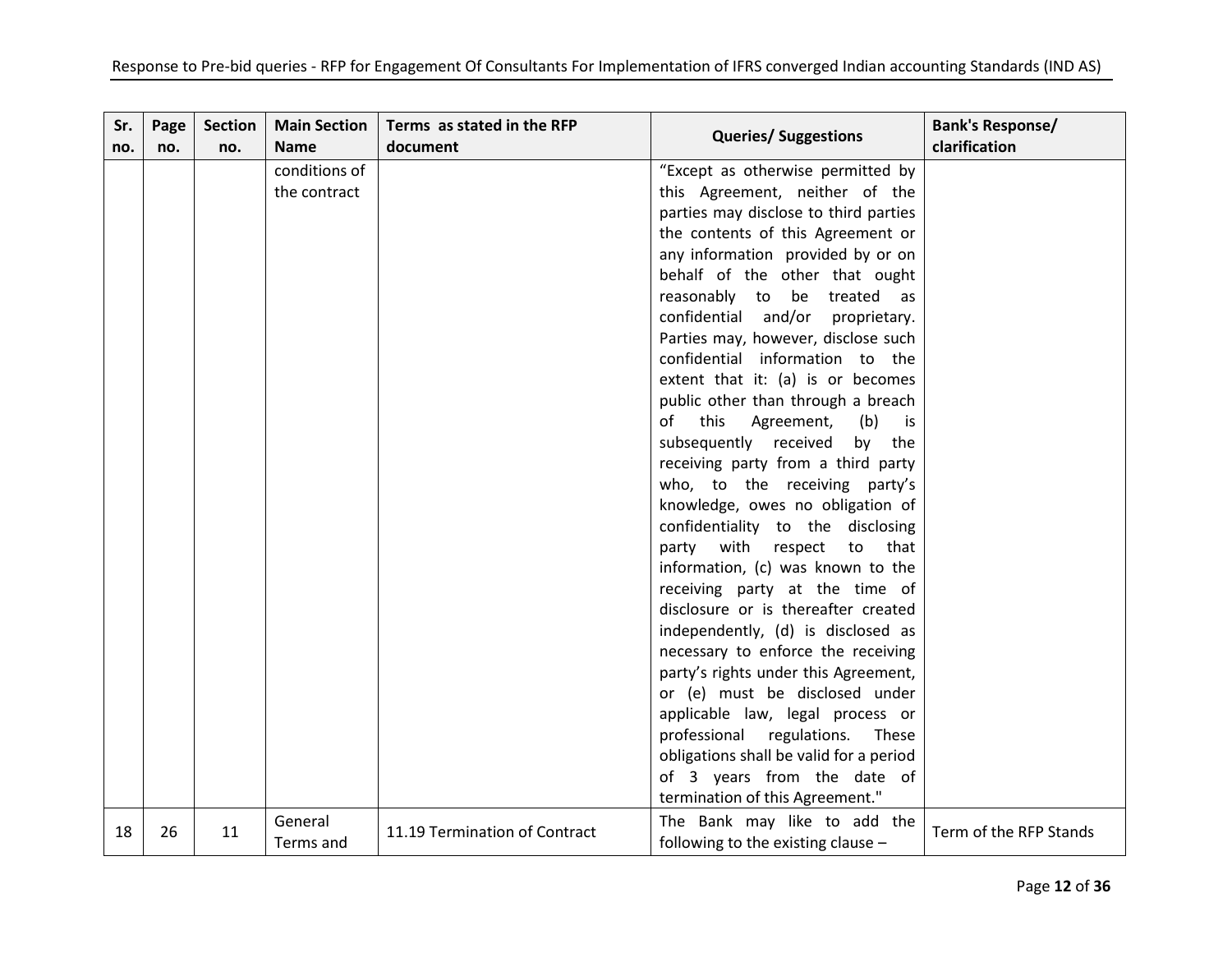| Sr.<br>no. | Page<br>no. | <b>Section</b><br>no. | <b>Main Section</b><br><b>Name</b>                    | Terms as stated in the RFP<br>document                                                                                                                                                                                                     | <b>Queries/ Suggestions</b>                                                                                                                                                                                                                                                                                                                                                                                                              | <b>Bank's Response/</b><br>clarification |
|------------|-------------|-----------------------|-------------------------------------------------------|--------------------------------------------------------------------------------------------------------------------------------------------------------------------------------------------------------------------------------------------|------------------------------------------------------------------------------------------------------------------------------------------------------------------------------------------------------------------------------------------------------------------------------------------------------------------------------------------------------------------------------------------------------------------------------------------|------------------------------------------|
|            |             |                       | conditions of<br>the contract                         |                                                                                                                                                                                                                                            | "Either Party may terminate this<br>Contract with immediate effect by<br>serving prior written notice to the<br>other party if services are not<br>possible to be rendered as per<br>applicable laws or professional<br>obligations.<br>Upon<br>termination<br>Consultant shall be entitled to<br>receive payments of the Services<br>performed, work in progress and<br>expenses incurred by it, till the date<br>of such termination." |                                          |
| 19         | 27          | 11                    | General<br>Terms and<br>conditions of<br>the contract | 11.22 Penalty<br>The proposed rate of penalty would<br>be based on the agreement<br>between Bank and selected bidder<br>finalization.<br>during<br>agreement<br>Overall cap for penalties will be 25%<br>of the contract value.            | We request you to cap the penalty<br>to 10% of the total fees for reasons<br>attributable to consultant.<br>10% cap is a standard industry<br>practice in public sector banks.<br>Also request the penalty to be<br>computed at 1% per week of delay<br>solely attributable to consultant.                                                                                                                                               | Term of the RFP Stands                   |
| 20         | 27          | 11.23                 | General<br>Terms and<br>conditions of<br>the contract | <b>Resolution of Disputes</b><br>The Arbitration and Reconciliation<br>Act 1996 shall apply to the<br>arbitration<br>proceedings and<br>the<br>of the<br>&<br>jurisdiction<br>venue<br>arbitration<br>shall<br>be<br>Pune,<br>Maharashtra. | Request you to change the venue &<br>jurisdiction of the arbitration to New<br>Delhi.                                                                                                                                                                                                                                                                                                                                                    | Term of the RFP Stands                   |
| 21         | 27          | 11.25                 | General                                               | Governing Law/Regulation                                                                                                                                                                                                                   | Request you to change the exclusive                                                                                                                                                                                                                                                                                                                                                                                                      | Term of the RFP Stands                   |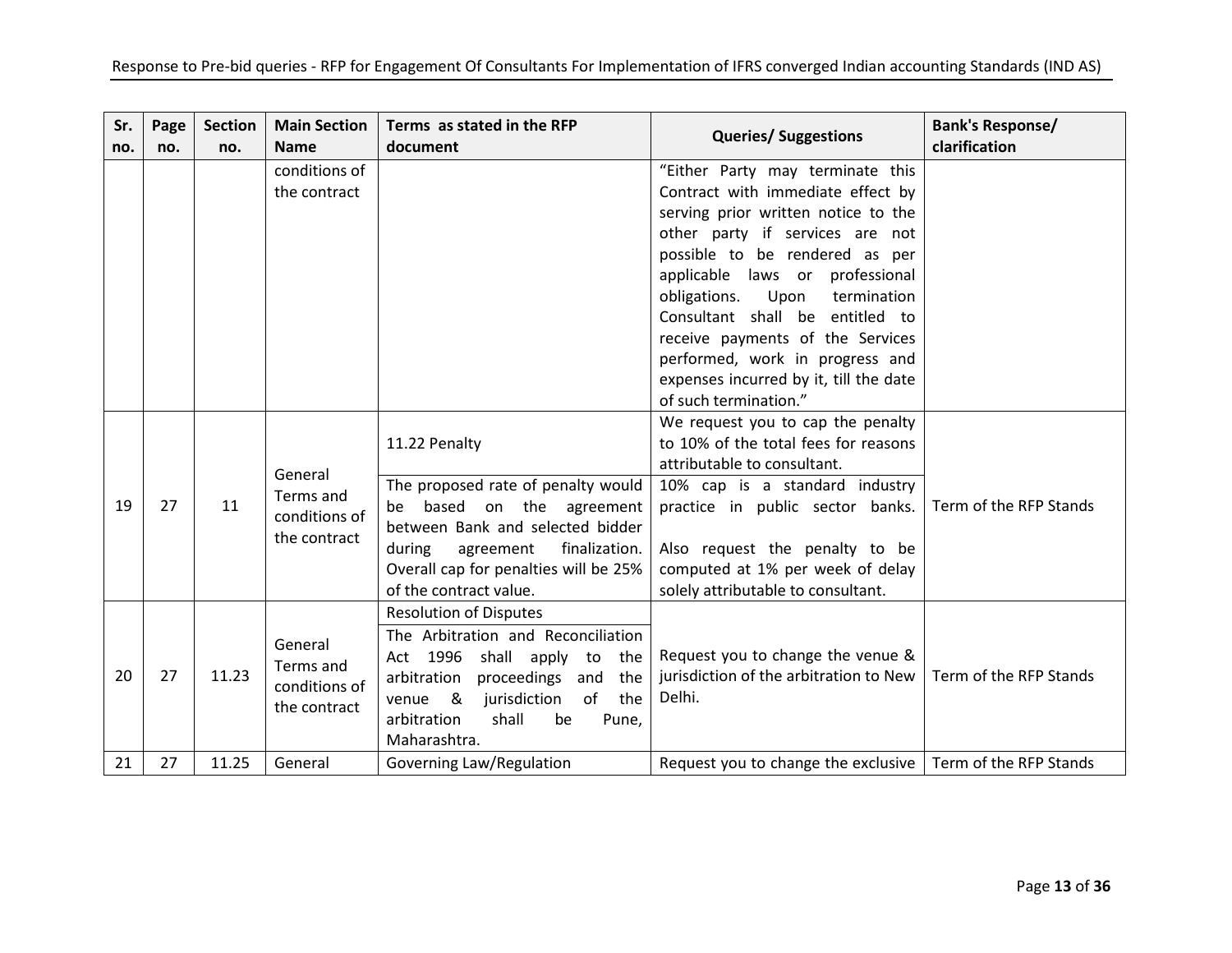| Sr. | Page | <b>Section</b> | <b>Main Section</b>                                   | Terms as stated in the RFP                                                                                                                                                                                                                                                                                                                                                                                                                                           | <b>Queries/ Suggestions</b>                                                                                                                                                                                                                                                                                                                                               | <b>Bank's Response/</b>                              |
|-----|------|----------------|-------------------------------------------------------|----------------------------------------------------------------------------------------------------------------------------------------------------------------------------------------------------------------------------------------------------------------------------------------------------------------------------------------------------------------------------------------------------------------------------------------------------------------------|---------------------------------------------------------------------------------------------------------------------------------------------------------------------------------------------------------------------------------------------------------------------------------------------------------------------------------------------------------------------------|------------------------------------------------------|
| no. | no.  | no.            | <b>Name</b>                                           | document                                                                                                                                                                                                                                                                                                                                                                                                                                                             |                                                                                                                                                                                                                                                                                                                                                                           | clarification                                        |
|     |      |                | Terms and<br>conditions of<br>the contract            | The Agreement / Contract shall be<br>governed by and construed in<br>accordance with the laws in India<br>and shall be subject to the exclusive<br>jurisdiction of the Courts of Pune.                                                                                                                                                                                                                                                                               | jurisdiction of the Courts to New<br>Delhi.                                                                                                                                                                                                                                                                                                                               |                                                      |
| 22  | 41   | 22             | Annexure K:<br>Non-<br><b>Disclosure</b><br>Agreement | Definition<br>Confidential<br>of<br>1.<br>Information<br>"For purposes of this Agreement,<br>"Confidential Information" means<br>any data or information that is<br>confidential or proprietary to the<br>Bank and not generally known to the<br>public, whether in tangible or<br>intangible form, whenever and<br>however disclosed, including"                                                                                                                    | Request you to amend the clause as<br>follows-<br>"For purposes of this Agreement,<br>"Confidential Information" means<br>any data or information (marked as<br>confidential) that is confidential or<br>proprietary to the Bank and not<br>generally known to the public,<br>whether in tangible or intangible<br>form, whenever and<br>however<br>disclosed, including" | Term of the RFP Stands                               |
| 23  | 43   | 22             | Annexure K:<br>Non-<br>Disclosure<br>Agreement        | 5. Term<br>This Agreement shall remain in<br>effect for a $*(*)$ duration of the<br>Original Agreement plus 10 years)<br>(subject to a one year extension if<br>the parties are still discussing and<br>considering the Transaction at the<br>of<br>fifth<br>end<br>the<br>year).<br>Notwithstanding the foregoing, the<br>parties' duty to hold in confidence<br>Confidential Information that was<br>disclosed during term shall remain in<br>effect indefinitely. | Request the Bank to amend the<br>clause as follows-<br>"This Agreement shall terminate<br>upon the earlier of (a) the expiry of<br>twelve months from the date<br>hereof, or (b) the execution of a<br>definitive agreement between the<br>parties in furtherance of the<br>Purpose."                                                                                     | Term of the RFP Stands                               |
| 24  | 43   | 22             | Annexure K:<br>Non-                                   | Confidential<br>7.<br>Return<br>of<br>Information                                                                                                                                                                                                                                                                                                                                                                                                                    | The Bank may like to add the<br>following                                                                                                                                                                                                                                                                                                                                 | The said will be taken care<br>during agreement with |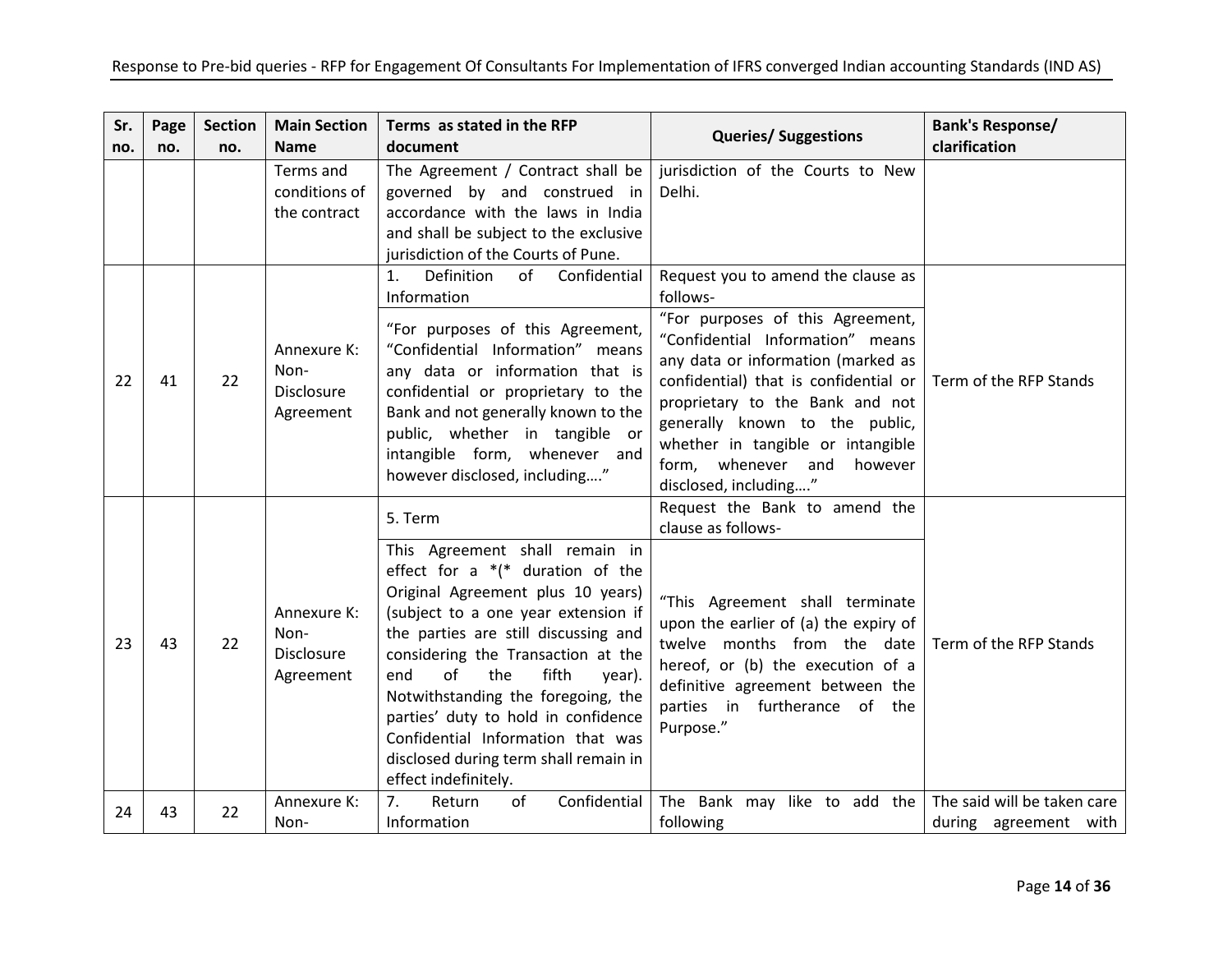| Sr.<br>no. | Page<br>no. | <b>Section</b><br>no. | <b>Main Section</b><br><b>Name</b>                    | Terms as stated in the RFP<br>document                 | <b>Queries/Suggestions</b>                                                                                                                                                                                                                                                              | <b>Bank's Response/</b><br>clarification |
|------------|-------------|-----------------------|-------------------------------------------------------|--------------------------------------------------------|-----------------------------------------------------------------------------------------------------------------------------------------------------------------------------------------------------------------------------------------------------------------------------------------|------------------------------------------|
|            |             |                       | <b>Disclosure</b><br>Agreement                        |                                                        | "However, Receiving Party shall<br>have a right to retain its working<br>papers or to maintain<br>proper<br>professional records."                                                                                                                                                      | successful bidder                        |
| 25         | 44          | 22                    | Annexure K:<br>Non-<br><b>Disclosure</b><br>Agreement | 10. Warranty                                           | The Bank may like to add the<br>following<br>"The disclosing Party shall remain<br>completely responsible for the<br>accuracy of the information<br>provided and also ensure that no<br>third party rights are infringed by<br>while sharing such information with<br>Receiving Party." | Term of the RFP Stands                   |
| 26         | 42          | 22                    | Annexure K:<br>Non-                                   | Clause $1$ – Definition of confidential<br>information | Bank may like to add the following<br>clause under clause 1 (b) (v):                                                                                                                                                                                                                    | Term of the RFP Stands                   |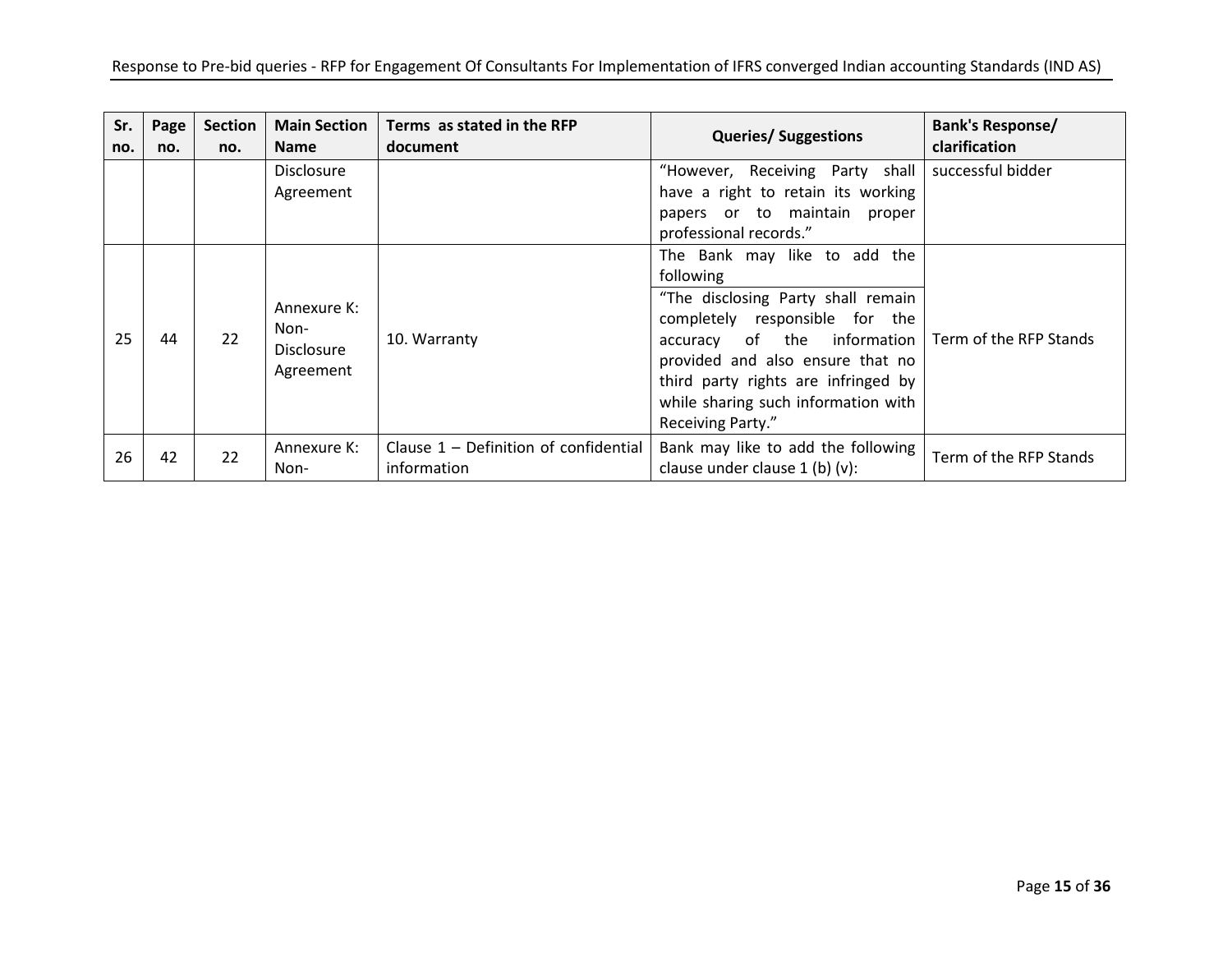| Sr.<br>no. | Page<br>no. | <b>Section</b><br>no. | <b>Main Section</b><br><b>Name</b>   | Terms as stated in the RFP<br>document                                                                                                                                                                                                                                                                   | <b>Queries/ Suggestions</b>                                                                                                                                                                                                                                                                                                                                                                                                                                                                                                                                                                                                                                                                                                                                                                                                                           | <b>Bank's Response/</b><br>clarification |
|------------|-------------|-----------------------|--------------------------------------|----------------------------------------------------------------------------------------------------------------------------------------------------------------------------------------------------------------------------------------------------------------------------------------------------------|-------------------------------------------------------------------------------------------------------------------------------------------------------------------------------------------------------------------------------------------------------------------------------------------------------------------------------------------------------------------------------------------------------------------------------------------------------------------------------------------------------------------------------------------------------------------------------------------------------------------------------------------------------------------------------------------------------------------------------------------------------------------------------------------------------------------------------------------------------|------------------------------------------|
|            |             |                       | <b>Disclosure</b><br>Agreement       |                                                                                                                                                                                                                                                                                                          | Clause 1(b)(vi) - Unless prohibited by<br>applicable law, the Receiving Party<br>Confidential<br>disclose<br>may<br>Information to other Network Firms,<br>(Network Firms shall mean member<br>firms of Ernst & Young Global Ltd),<br>Firm Persons (Firm Persons shall<br>mean sub-contractors, members,<br>shareholders, directors, officers,<br>partners, principals or employees of<br>the Receiving Party) and its IT<br>service provider providing services<br>comply<br>with<br>regulatory<br>to<br>requirements, to check conflicts, for<br>quality,<br>risk<br>management<br>or<br>financial accounting purposes and /<br>or for the provision of other<br>administrative support services. The<br>Receiving Party, however, shall be<br>responsible to the Company for<br>maintaining the confidentiality of<br>the Confidential Information |                                          |
|            | 48          | 23                    | Annexure L:<br><b>Integrity Pact</b> | 6. Sanctions for Violations                                                                                                                                                                                                                                                                              |                                                                                                                                                                                                                                                                                                                                                                                                                                                                                                                                                                                                                                                                                                                                                                                                                                                       |                                          |
| 27         |             |                       |                                      | 6.1.2. The Earnest Money Deposit<br>(in pre-contract stage) and /or<br>Security Deposit / Performance<br>Bond (after the contract is signed)<br>shall stand forfeited either fully or<br>partially, as decided by the BUYER<br>and the BUYER shall not be required<br>to assigning any reason therefore. | Please<br>confirm<br>the<br>amount/proportion of Performance<br><b>Bond required</b>                                                                                                                                                                                                                                                                                                                                                                                                                                                                                                                                                                                                                                                                                                                                                                  | Please refer to para no 9.2<br>of RFP    |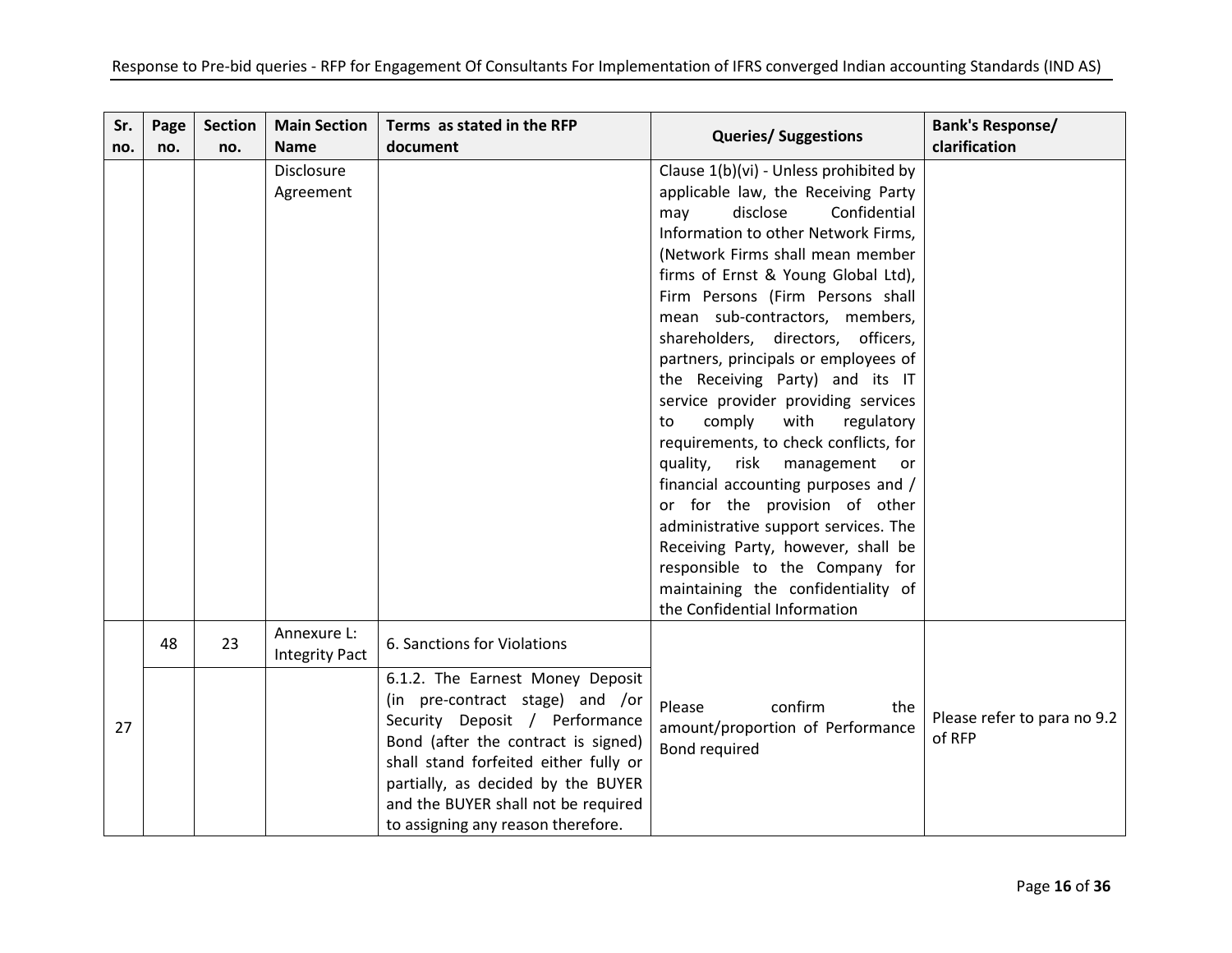| Sr.<br>no. | Page<br>no.    | <b>Section</b><br>no. | <b>Main Section</b><br><b>Name</b> | Terms as stated in the RFP<br>document                                                                                                                                                                                                                                                             | <b>Queries/ Suggestions</b>                                                                                                                                                                  | <b>Bank's Response/</b><br>clarification                                                                                                                                                                                                                                    |
|------------|----------------|-----------------------|------------------------------------|----------------------------------------------------------------------------------------------------------------------------------------------------------------------------------------------------------------------------------------------------------------------------------------------------|----------------------------------------------------------------------------------------------------------------------------------------------------------------------------------------------|-----------------------------------------------------------------------------------------------------------------------------------------------------------------------------------------------------------------------------------------------------------------------------|
| 28         | $\overline{2}$ | 3.1                   | Terms of<br>Reference              | 7. Work collaboratively with Bank<br>Management<br>throughout<br>the<br>project<br>for<br>its<br>timely and smooth implementation<br>enabling the Bank to draw its<br>accounts<br>under Ind As within the timeframe<br>and schedule as prescribed by<br>Reserve<br>Bank of India from time to time | This is open ended as there is no<br>clear<br>distinction<br>in<br>the<br>of<br>responsibilities<br>bank<br>management and consultant. This<br>may pose challenges to agree on the<br>scope. | The consultant has to<br>work<br>with<br>the<br>Management<br>for<br>successful<br>&<br>timely<br>implementation of Ind-AS.<br>For responsibilities of the<br>consultant please refer<br>terms of reference                                                                 |
| 29         | 3              | 3.1                   | Terms of<br>Reference              | 11. Formulate ongoing training<br>strategy and train implementation<br>team<br>Ωf<br>the<br>Bank and other group entity staff in<br>this regard                                                                                                                                                    | Does the training have to be<br>conducted at the subsidiary level as<br>well? Please confirm.                                                                                                | Yes. Since under Ind-As<br>the bank has to prepare<br><b>IND-AS</b><br>complied<br>financial<br>consolidated<br>results                                                                                                                                                     |
| 30         | 4              | 3.1                   | Terms of<br>Reference              | 10. Refine training strategy and<br>formulate education content for Ind-<br>AS implementation teams.                                                                                                                                                                                               | How comprehensive should the<br>be?<br>education<br>content<br>Please<br>confirm.                                                                                                            | The consultant<br>has to<br>the<br>training<br>assess<br>requirement<br>(including<br>content of training) of the<br>Ind-AS<br>implementation<br>team as well the bank's<br>functional<br>key<br>departments which are<br>being affected by the<br>implementation of Ind-AS |
| 31         | 6              | 3.1                   | Terms of<br>Reference              | d) Provide guidance, suggestions on<br>new developments or on any other<br>matter in Ind AS up to one year from<br>preparation/ Audit of first Ind AS<br>compliant financial statements for<br>the period ended March 2019.                                                                        | This is open ended and may pose<br>challenges to agree on the scope at<br>the time of finalizing the contract.                                                                               | Term of reference stands                                                                                                                                                                                                                                                    |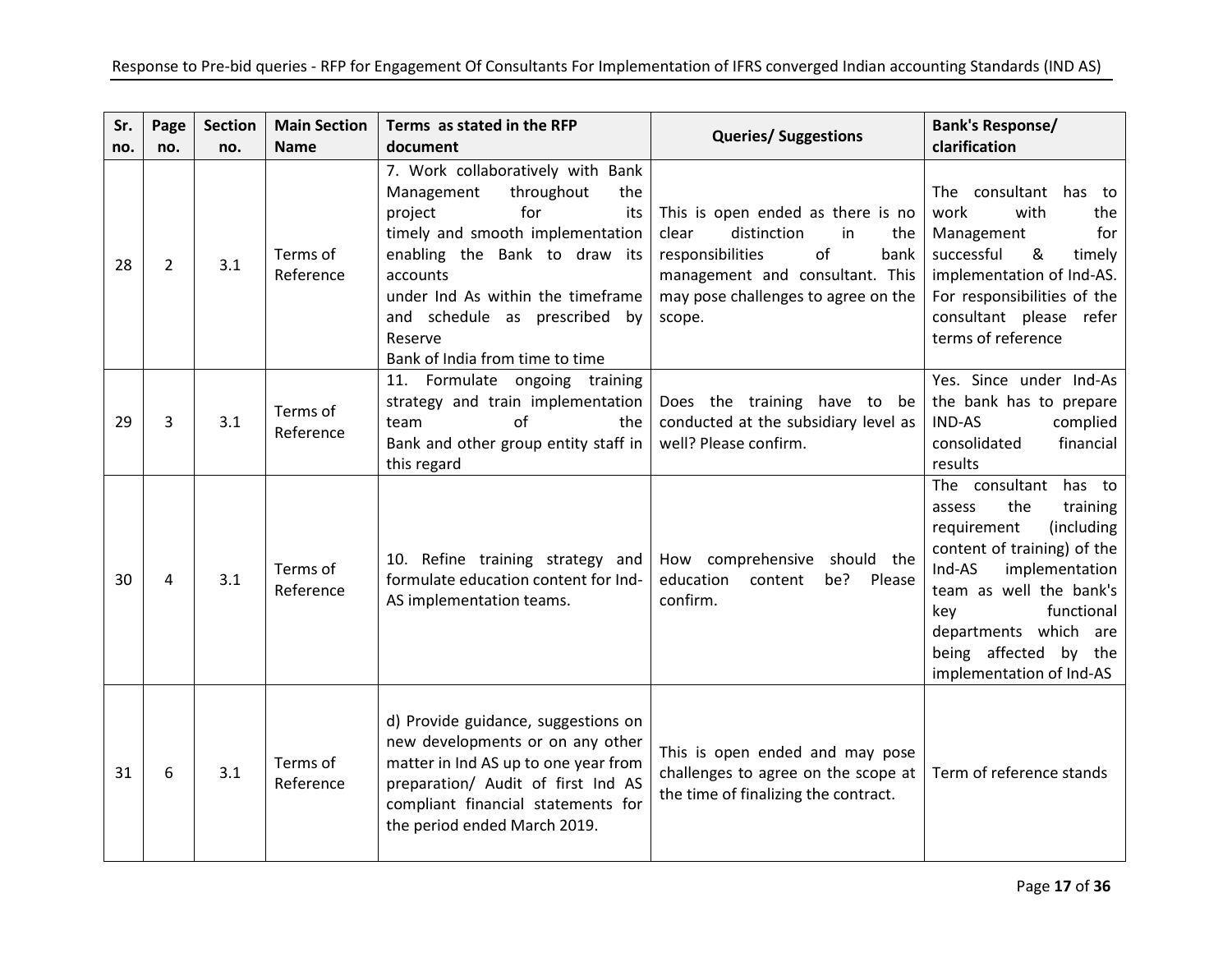| Sr.<br>no. | Page<br>no. | <b>Section</b><br>no.             | <b>Main Section</b><br><b>Name</b> | Terms as stated in the RFP<br>document                                                                                                                                                                                                                                                                                                                                                                                                              | <b>Queries/ Suggestions</b>                                                                                                                                                                                                                       | <b>Bank's Response/</b><br>clarification                                                                                                                                                                                                                                                                                       |
|------------|-------------|-----------------------------------|------------------------------------|-----------------------------------------------------------------------------------------------------------------------------------------------------------------------------------------------------------------------------------------------------------------------------------------------------------------------------------------------------------------------------------------------------------------------------------------------------|---------------------------------------------------------------------------------------------------------------------------------------------------------------------------------------------------------------------------------------------------|--------------------------------------------------------------------------------------------------------------------------------------------------------------------------------------------------------------------------------------------------------------------------------------------------------------------------------|
| 32         | 6           | 3.1                               | Terms of<br>Reference              | f) The above list is inclusive and not<br>exhaustive i.e. Terms of reference<br>shall<br>include<br>providing<br>professional<br>assistance for all activities required<br>for<br>the successful Implementation of<br>Ind AS for preparation of financials<br>Standalone and Consolidated as per<br>RBI/MCA<br>/ICAI<br><b>SEBI</b><br>and<br>guidelines as and when issued and<br>formulation of related policies in<br><b>Bank of Maharashtra</b> | This is open ended and may pose<br>challenges to agree on the scope at<br>the time of finalizing the contract.<br>RFP response will cover the scope<br>that is set out in detail in the RFP<br>document.                                          | Ind-AS<br>The<br>is<br>being<br>implemented first time in<br>Banks in India hence the<br>terms of reference are<br>only guiding factors and<br>exhaustive.<br>The<br>not<br>overall objective is to<br>effective<br>and<br>timely<br>implementation of Ind-AS<br>Bank<br>the<br>as<br>in<br>per<br>guidelines of ICAI and RBI. |
| 33         | 6           | 3.1                               | Terms of<br>Reference              | Provide guidance on new items and<br>implement<br>improvements<br>and<br>suggest system specifications, if any                                                                                                                                                                                                                                                                                                                                      | Please clarify the extent of guidance<br>to be provided.                                                                                                                                                                                          | The consultant has to<br>provide all guidelines for<br>effective<br>and<br>timelv<br>implementation of Ind-AS                                                                                                                                                                                                                  |
| 34         | 11          | Para<br>5.3.2.<br>sub<br>para (i) | Conflict of<br>Interest            | Conflicting<br>assignment/job:<br>The<br>consultant (including its personnel)<br>or any of its affiliates and member<br>firms shall not be hired for any<br>assignment/job that, by its nature,<br>may be in conflict with another as<br>assignment/job of consultancy to be<br>executed for the same and/or for<br>another employer.                                                                                                               | Kindly clarify what<br>would<br>be<br>considered<br>conflicting<br>as<br>a<br>assignment/job?<br>Whether we as an independent<br>consultant would be prohibited<br>performing<br>similar<br>from<br>engagement<br>another<br>with<br>bank/client? | The Bank has no objection<br>for undertaking similar<br>engagement with other<br>bank/client provided it<br>does not affect the job<br>assigned by the bank.                                                                                                                                                                   |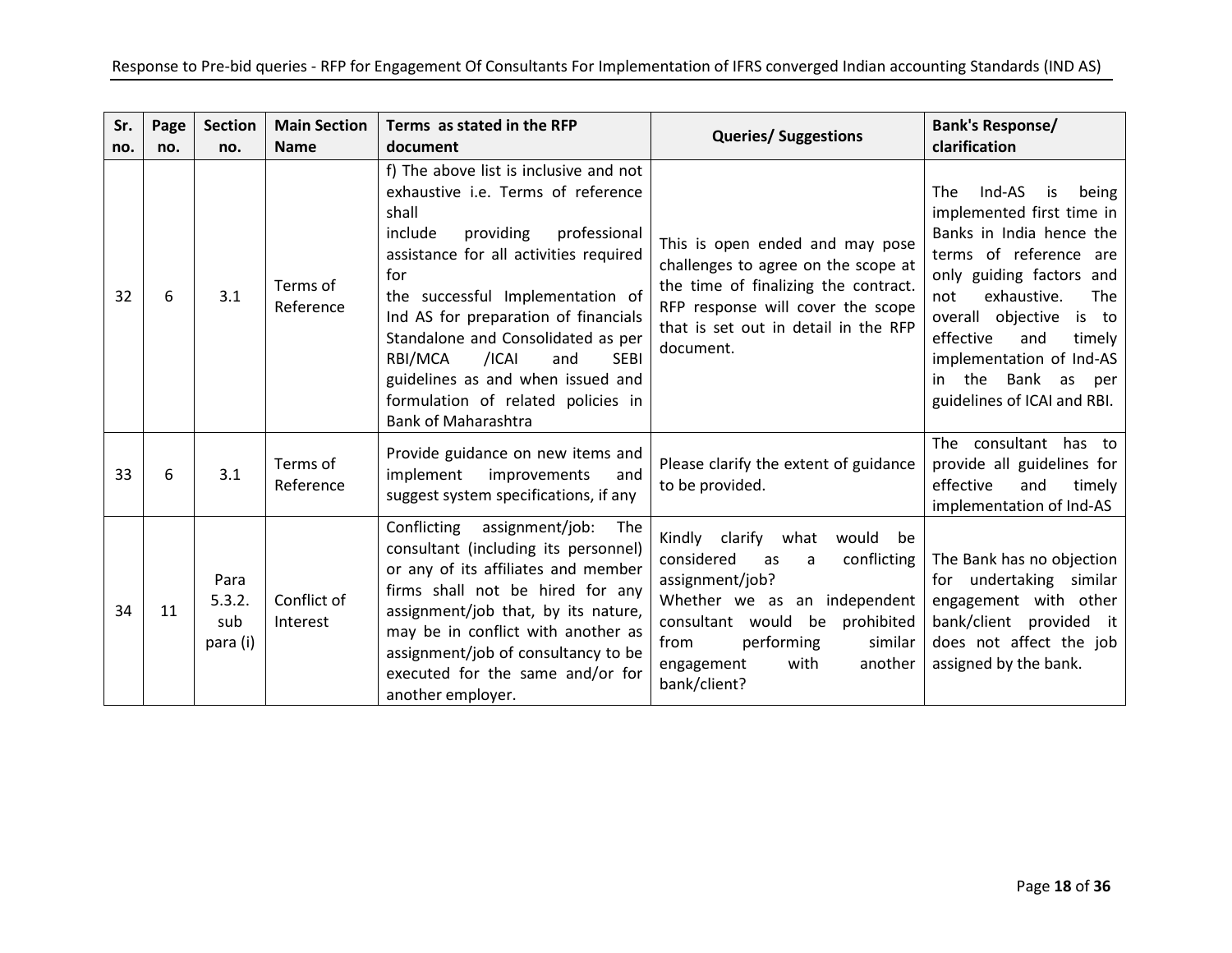| Sr. | Page | <b>Section</b>                     | <b>Main Section</b>     | Terms as stated in the RFP                                                                                                                                                                                                                                                                                                                                                                                                                                                                                                                                                                                                                                                      | <b>Queries/ Suggestions</b>                                                                                                                                                                                                                                                                                                                                                                                                                                                                                                       | <b>Bank's Response/</b>                                                                                                                                                                                                                                                                                                                                                                                                                                                                                                                                                                                                                                                                                                     |
|-----|------|------------------------------------|-------------------------|---------------------------------------------------------------------------------------------------------------------------------------------------------------------------------------------------------------------------------------------------------------------------------------------------------------------------------------------------------------------------------------------------------------------------------------------------------------------------------------------------------------------------------------------------------------------------------------------------------------------------------------------------------------------------------|-----------------------------------------------------------------------------------------------------------------------------------------------------------------------------------------------------------------------------------------------------------------------------------------------------------------------------------------------------------------------------------------------------------------------------------------------------------------------------------------------------------------------------------|-----------------------------------------------------------------------------------------------------------------------------------------------------------------------------------------------------------------------------------------------------------------------------------------------------------------------------------------------------------------------------------------------------------------------------------------------------------------------------------------------------------------------------------------------------------------------------------------------------------------------------------------------------------------------------------------------------------------------------|
| no. | no.  | no.                                | <b>Name</b>             | document                                                                                                                                                                                                                                                                                                                                                                                                                                                                                                                                                                                                                                                                        |                                                                                                                                                                                                                                                                                                                                                                                                                                                                                                                                   | clarification                                                                                                                                                                                                                                                                                                                                                                                                                                                                                                                                                                                                                                                                                                               |
| 35  | 11   | Para<br>5.3.2.<br>sub<br>para (ii) | Conflict of<br>Interest | relationships:<br>Conflicting<br>The<br>consultant (including its personnel)<br>having a<br>business or family<br>relationship with a member of Bank<br>of Maharashtra's staff who is<br>directly or indirectly involved in any<br>part of (i) the preparation of the<br>of reference<br>of the<br>terms<br>assignment/job, (ii) the selection<br>process for such assignment/job, or<br>(iii) supervision of the contract, may<br>not be awarded a contract, unless<br>the conflict stemming from such a<br>relationship has been resolved in a<br>manner acceptable to Bank of<br>Maharashtra<br>throughout<br>the<br>selection process and the execution<br>of the contract. | Kindly clarify that the consultant<br>(including its personnel) means only<br>those employees of the bidder who<br>will be involved in the provision of<br>the services under the contract, in<br>case the contract is awarded to the<br>bidder.Further, kindly confirm the<br>term "family relationship" would<br>only mean spouse, parents and<br>children of such employees of the<br>bidder who will be involved in the<br>provision of the services under the<br>contract, in case the contract is<br>awarded to the bidder. | This clause covers the<br>consulting firm and its<br>employees<br>Family<br>relationship in relation to<br>an individual, means any<br>ascendant<br>lineal<br>.or<br>descendant<br>of<br>that<br>individual,<br>alia,<br>inter<br>including<br>spouse,<br>son<br>(including step son) son's<br>wife, son's son's wife,<br>Son's daughter's husband,<br>daughter (including step<br>daughter),<br>daughter's<br>husband, daughter's son's<br>wife<br>daughter's<br>$\overline{ }$<br>daughter's<br>husband,<br>brother (including step<br>brother), brother's wife,<br>sister (including step sister<br>, sister's husband of self<br>father,<br>spouse,<br>and<br>including step<br>mother<br>mother and members of<br>HUF. |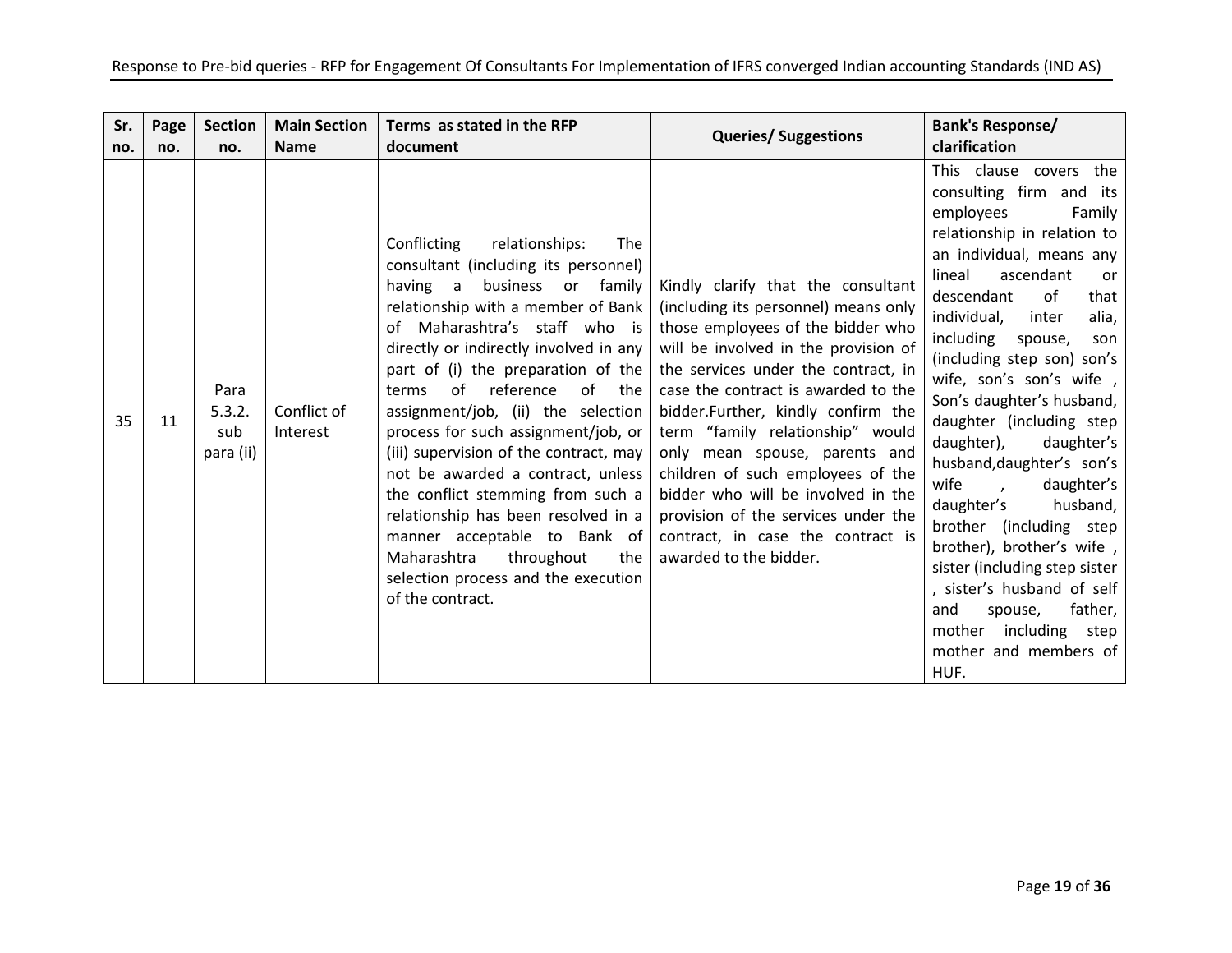| Sr.<br>no. | Page<br>no. | <b>Section</b><br>no.                                                   | <b>Main Section</b><br><b>Name</b>                      | Terms as stated in the RFP<br>document                                                                                                                                                                                                                                    | <b>Queries/ Suggestions</b>                                                                                                                                                           | <b>Bank's Response/</b><br>clarification                                                                                                                                                                                          |
|------------|-------------|-------------------------------------------------------------------------|---------------------------------------------------------|---------------------------------------------------------------------------------------------------------------------------------------------------------------------------------------------------------------------------------------------------------------------------|---------------------------------------------------------------------------------------------------------------------------------------------------------------------------------------|-----------------------------------------------------------------------------------------------------------------------------------------------------------------------------------------------------------------------------------|
| 36         |             | Import<br>ant<br>inform<br>ation<br>regardi<br>ng Bid<br>submis<br>sion | <b>INVITATION</b><br><b>FOR TENDER</b><br><b>OFFERS</b> | The eligible bidders, who would<br>qualify as per the eligibility criteria<br>in Clause 5 would be informed by<br>through<br>the<br>Bank<br>e-mail.<br>Subsequently, these eligible bidders<br>would be invited for presentation to<br>the appointed internal committee.  | What<br>is<br>expected<br>in<br>that<br>Presentation?                                                                                                                                 | The presentation should<br>cover the key issues<br>involved,<br>strategies to<br>resolve such issues and<br>other important factors<br>Ind-AS<br>involved<br>in<br>implementation as well as<br>brief introduction of the<br>firm |
| 37         |             |                                                                         | <b>DISCLAIMER</b>                                       | Each bidder should conduct its own<br>independent<br>investigation and<br>analysis and is free to check the<br>accuracy, reliability<br>and<br>completeness of the information in<br>this RFP<br>document and where<br>obtain<br>independent<br>necessary<br>information. | We are bidding based on the RFP so<br>we should not rely on the accuracy,<br>adequacy, correctness,<br>completeness or reliability of the<br>RFP. We request you delete this<br>para. | self-<br>The<br>para<br>is.<br>explanatory                                                                                                                                                                                        |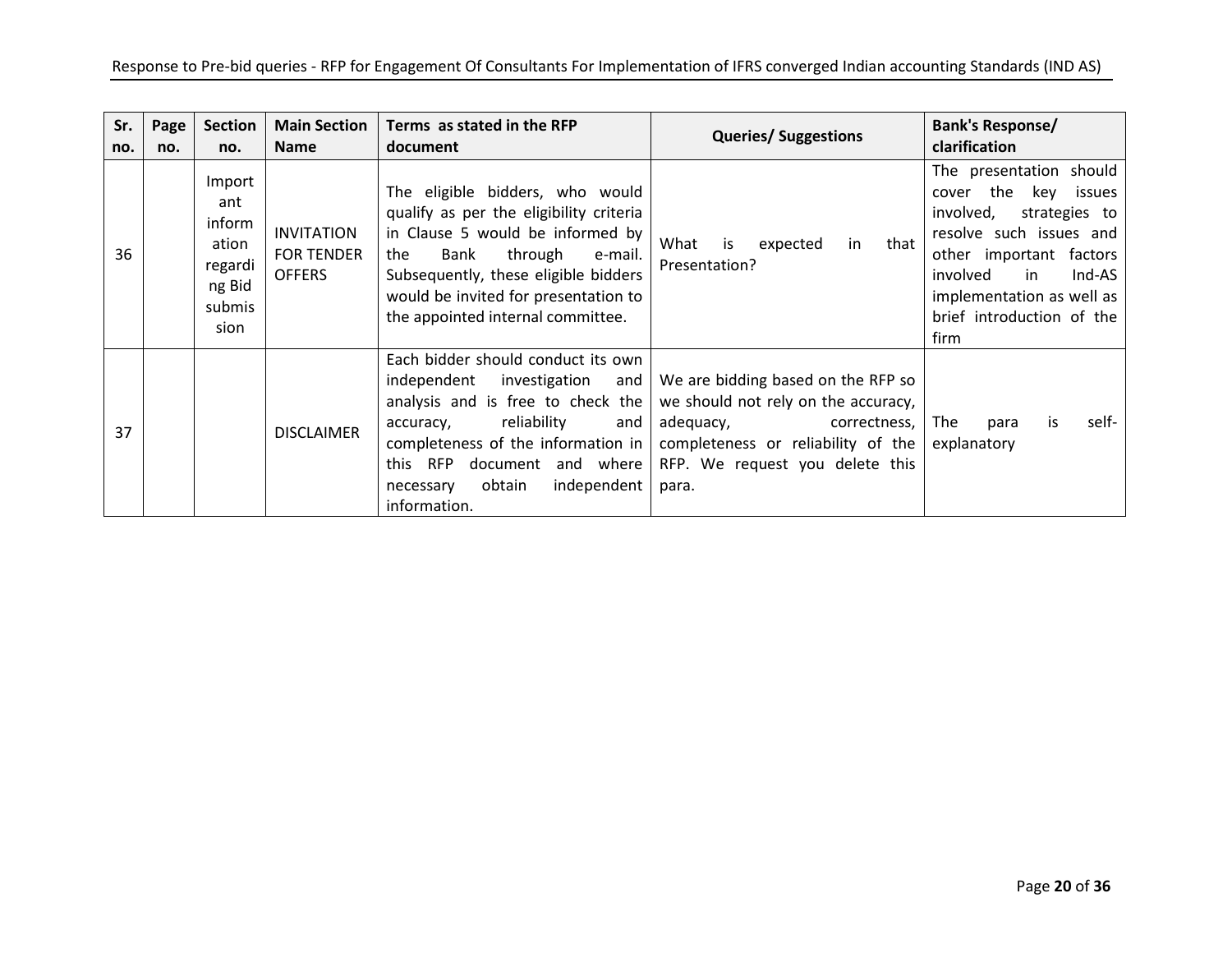| Sr. | Page | <b>Section</b> | <b>Main Section</b>         | Terms as stated in the RFP                                                                                                                                                                                                                                                                                                                                                                                                                                                                                                                                                                                                                                                                                                                                                                                                                                                                                                                                                                                                                                                                                                                                                                                                                                                                                                                                                                     | <b>Queries/ Suggestions</b>                                                                                         | <b>Bank's Response/</b>  |
|-----|------|----------------|-----------------------------|------------------------------------------------------------------------------------------------------------------------------------------------------------------------------------------------------------------------------------------------------------------------------------------------------------------------------------------------------------------------------------------------------------------------------------------------------------------------------------------------------------------------------------------------------------------------------------------------------------------------------------------------------------------------------------------------------------------------------------------------------------------------------------------------------------------------------------------------------------------------------------------------------------------------------------------------------------------------------------------------------------------------------------------------------------------------------------------------------------------------------------------------------------------------------------------------------------------------------------------------------------------------------------------------------------------------------------------------------------------------------------------------|---------------------------------------------------------------------------------------------------------------------|--------------------------|
| no. | no.  | no.            | <b>Name</b>                 | document                                                                                                                                                                                                                                                                                                                                                                                                                                                                                                                                                                                                                                                                                                                                                                                                                                                                                                                                                                                                                                                                                                                                                                                                                                                                                                                                                                                       |                                                                                                                     | clarification            |
| 38  | 8    | Para 4         | Tenure of the<br>assignment | This assignment is expected to be<br>completed before the due date of<br>first reporting (under Ind AS) after<br>acceptance of this assignment. The<br>term may be extended, solely at the<br>discretion of Bank,<br>only<br>on<br>satisfactory review of the first<br>reporting, for such period as may be<br>decided<br>the<br>Bank.<br>by<br>Any extension of the completion<br>date due to unforeseen delay will be<br>by mutual consent. In case Bank<br>desires to seek further support in<br>implementation or wants to extend<br>the scope of this project, beyond the<br>above scope, it may at its discretion,<br>extend the duration of the project at<br>similar commercial terms(or on such<br>commercial terms mutually agreed<br>Bank<br>the<br>and<br>between<br>the<br>consultant). If the consultant fails to<br>complete the above scope of work<br>of this assignment as per the time<br>frame prescribed in the RFP and<br>extension if any allowed, it will be<br>treated as a breach of contract. The<br>Bank reserves the right to cancel the<br>order in the event of delay.<br>Consultant<br>provide<br>must<br>professional, objective and impartial<br>advice at all times and hold the<br>Bank's interest paramount, without<br>any consideration for future work,<br>and strictly avoid conflicts with<br>other assignments or their own<br>corporate interests. | Kindly confirm that we shall finalize<br>the terms of contract to be executed<br>on mutually acceptable conditions. | Term of reference stands |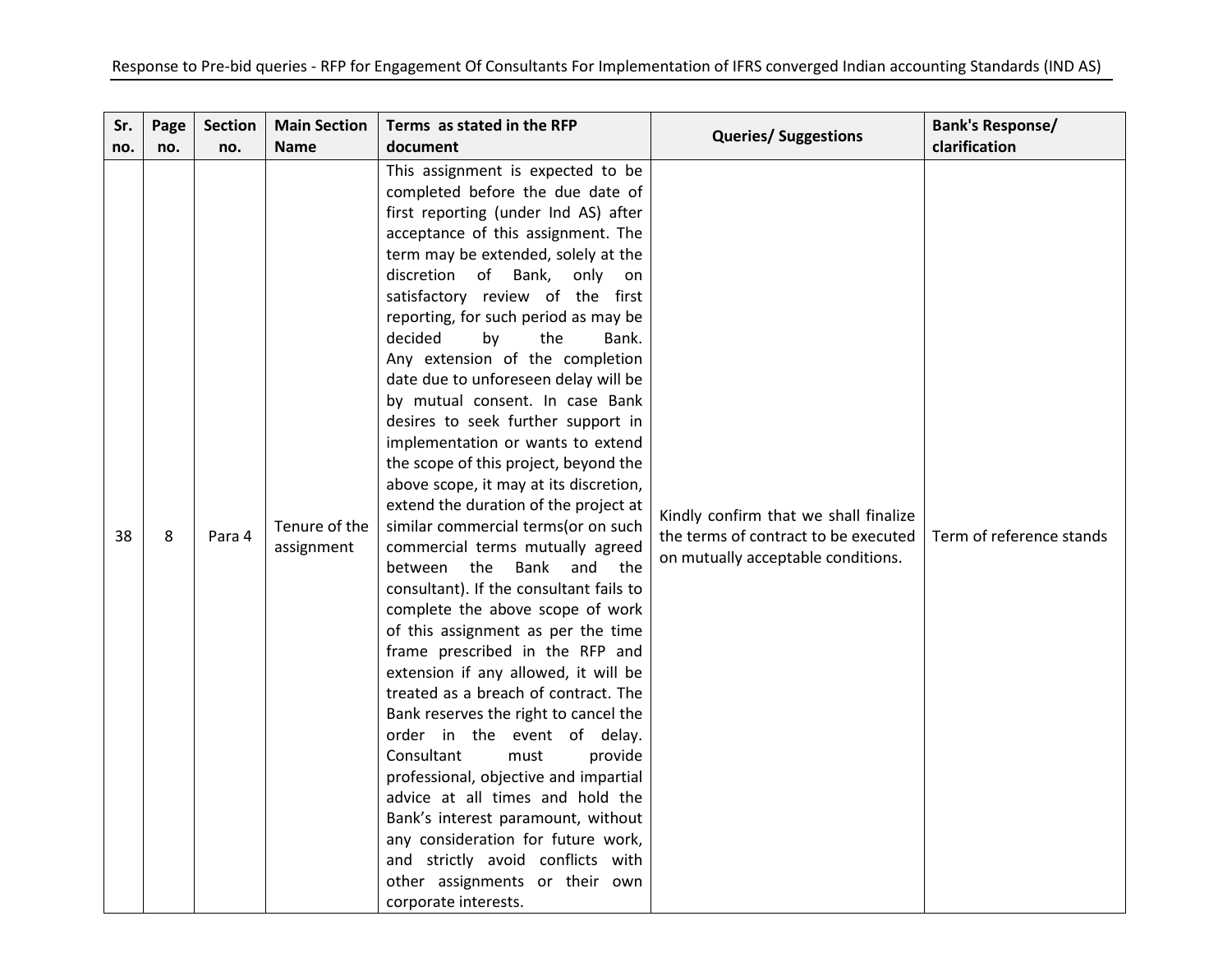| Sr. | Page | <b>Section</b> | <b>Main Section</b> | Terms as stated in the RFP                                                                                                                                                                                                                                                                                                                                                                                                                                                                                                                              | <b>Queries/ Suggestions</b>                                                      | Bank's Response/         |
|-----|------|----------------|---------------------|---------------------------------------------------------------------------------------------------------------------------------------------------------------------------------------------------------------------------------------------------------------------------------------------------------------------------------------------------------------------------------------------------------------------------------------------------------------------------------------------------------------------------------------------------------|----------------------------------------------------------------------------------|--------------------------|
| no. | no.  | no.            | <b>Name</b>         | document                                                                                                                                                                                                                                                                                                                                                                                                                                                                                                                                                |                                                                                  | clarification            |
| 39  | 23   | Para<br>11.16  | Indemnity           | The bidder agrees to indemnify and<br>keep indemnified, defend and hold<br>harmless the Bank and its officers,<br>directors, employees and agents<br>from and against any and all losses,<br>liabilities, claims, obligations, costs,<br>(including, without<br>expenses<br>litigation, reasonable attorney's<br>fees), arising before or after<br>completion of implementation of<br>the assignment, which result from,<br>arise in connection with or are<br>related in any way to claims by third<br>parties arising out of or in<br>connection with | We would request you to limit the<br>indemnification to one-time of the<br>fees. | Term of reference stands |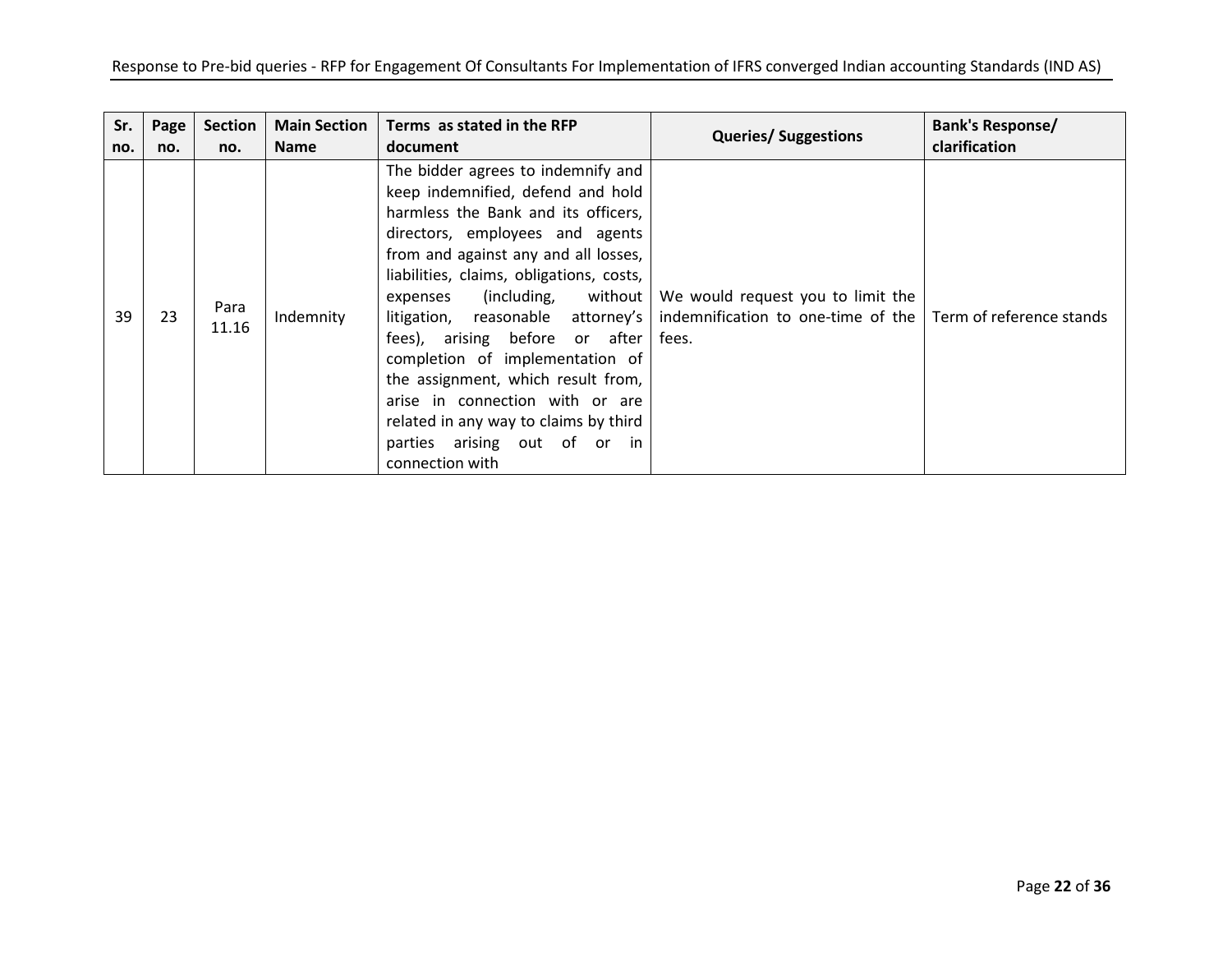| Sr. | Page       | <b>Section</b> | <b>Main Section</b>        | Terms as stated in the RFP                                                                                                                                                                                                                                                                                                                                                                                                                                                                                                                                                                                                                                                                                                                                                                                                                                                                                                                                                                                                                                                                                                                                                                                                                                                                                                                                                                                                                                                                              | <b>Queries/ Suggestions</b>                                                                                                                                                                                                                                                                                                                                                                                                                                                                                                                                                                                                                                                                                                                                                                                                                                                                                                                                                                                                                                                                                                                                                                                                                                                                                                                                                                                                                                                                                | <b>Bank's Response/</b>  |
|-----|------------|----------------|----------------------------|---------------------------------------------------------------------------------------------------------------------------------------------------------------------------------------------------------------------------------------------------------------------------------------------------------------------------------------------------------------------------------------------------------------------------------------------------------------------------------------------------------------------------------------------------------------------------------------------------------------------------------------------------------------------------------------------------------------------------------------------------------------------------------------------------------------------------------------------------------------------------------------------------------------------------------------------------------------------------------------------------------------------------------------------------------------------------------------------------------------------------------------------------------------------------------------------------------------------------------------------------------------------------------------------------------------------------------------------------------------------------------------------------------------------------------------------------------------------------------------------------------|------------------------------------------------------------------------------------------------------------------------------------------------------------------------------------------------------------------------------------------------------------------------------------------------------------------------------------------------------------------------------------------------------------------------------------------------------------------------------------------------------------------------------------------------------------------------------------------------------------------------------------------------------------------------------------------------------------------------------------------------------------------------------------------------------------------------------------------------------------------------------------------------------------------------------------------------------------------------------------------------------------------------------------------------------------------------------------------------------------------------------------------------------------------------------------------------------------------------------------------------------------------------------------------------------------------------------------------------------------------------------------------------------------------------------------------------------------------------------------------------------------|--------------------------|
| no. | no.        | no.            | <b>Name</b>                | document                                                                                                                                                                                                                                                                                                                                                                                                                                                                                                                                                                                                                                                                                                                                                                                                                                                                                                                                                                                                                                                                                                                                                                                                                                                                                                                                                                                                                                                                                                |                                                                                                                                                                                                                                                                                                                                                                                                                                                                                                                                                                                                                                                                                                                                                                                                                                                                                                                                                                                                                                                                                                                                                                                                                                                                                                                                                                                                                                                                                                            | clarification            |
| 40  | 25 &<br>26 | Para<br>11.18  | Confidentialit<br>y Clause | The bidder shall hold in confidence<br>all information, documentation etc.<br>which come to their knowledge<br>('Confidential Information') and shall<br>not disclose or divulgeconfidential<br>information to any third party or use<br>Confidential Information or any part<br>thereof<br>without<br>prior written<br>of<br>bank.Confidential<br>consent<br>information<br>Information<br>means<br>which is by its nature confidential or<br>is designated<br>by the bank as<br>confidential<br>and<br>includes:All<br>information marked or otherwise<br>designated<br>confidential;<br>as<br>Information which relates to the<br>financial<br>position;<br>the internal<br>management<br>structure,<br>the<br>Personnel, policies and strategies of<br>bank, Bank Data, customer lists,<br>customer<br>information,<br>account<br>information,<br>and<br>business<br>information<br>regarding<br>business<br>planning and operations of Bank, its<br>Subsidiary and Associate or other<br>information or data whether such<br>data is permanent or otherwise;<br>Any other information which the<br>declares<br>Bank<br>specifically<br>as<br>confidential. The restriction imposed<br>in this clause does not apply to any<br>disclosure of information:a. Which<br>at the material time was in the<br>public domain other than by breach<br>of this clause; orb. Which is required<br>by law to be communicated to a<br>person who is authorized by law to<br>information. The<br>receive<br>that | We would request you to include<br>the following: "The Consultant shall<br>disclose<br>such Confidential<br>not<br>Information to any third party<br>without the Bank's consent except<br>to the Banks's or Consultant's legal<br>advisors solely for the purpose of<br>obtaining legal advice, or as may be<br>required by law, regulation, judicial<br>or administrative process, or to the<br>extent that such Confidential<br>Information (A) shall have otherwise<br>become publicly available (including,<br>without limitation, any information<br>filed with any governmental agency<br>and available to the public) other<br>than as the result of a disclosure by<br>the receiving party in breach hereof,<br>becomes available to the<br>(B)<br>receiving party on a non-confidential<br>basis from a source other than the<br>Bank which the Consultant believes<br>is not prohibited from disclosing<br>such information to it by obligation<br>to the Bank, (C) is known by the<br>receiving party prior to its receipt<br>Bank without any<br>from the<br>obligation of confidentiality with<br>respect thereto or (D) is developed<br>by the Consultant independently of<br>any disclosures made by the Bank to<br>the Consultant of such information.<br>In satisfying its obligations under the<br>clauses 18 (a), each party shall<br>maintain the other's Confidential<br>Information in confidence using at<br>least the same degree of care as it<br>employs<br>in maintaining<br>in | Term of reference stands |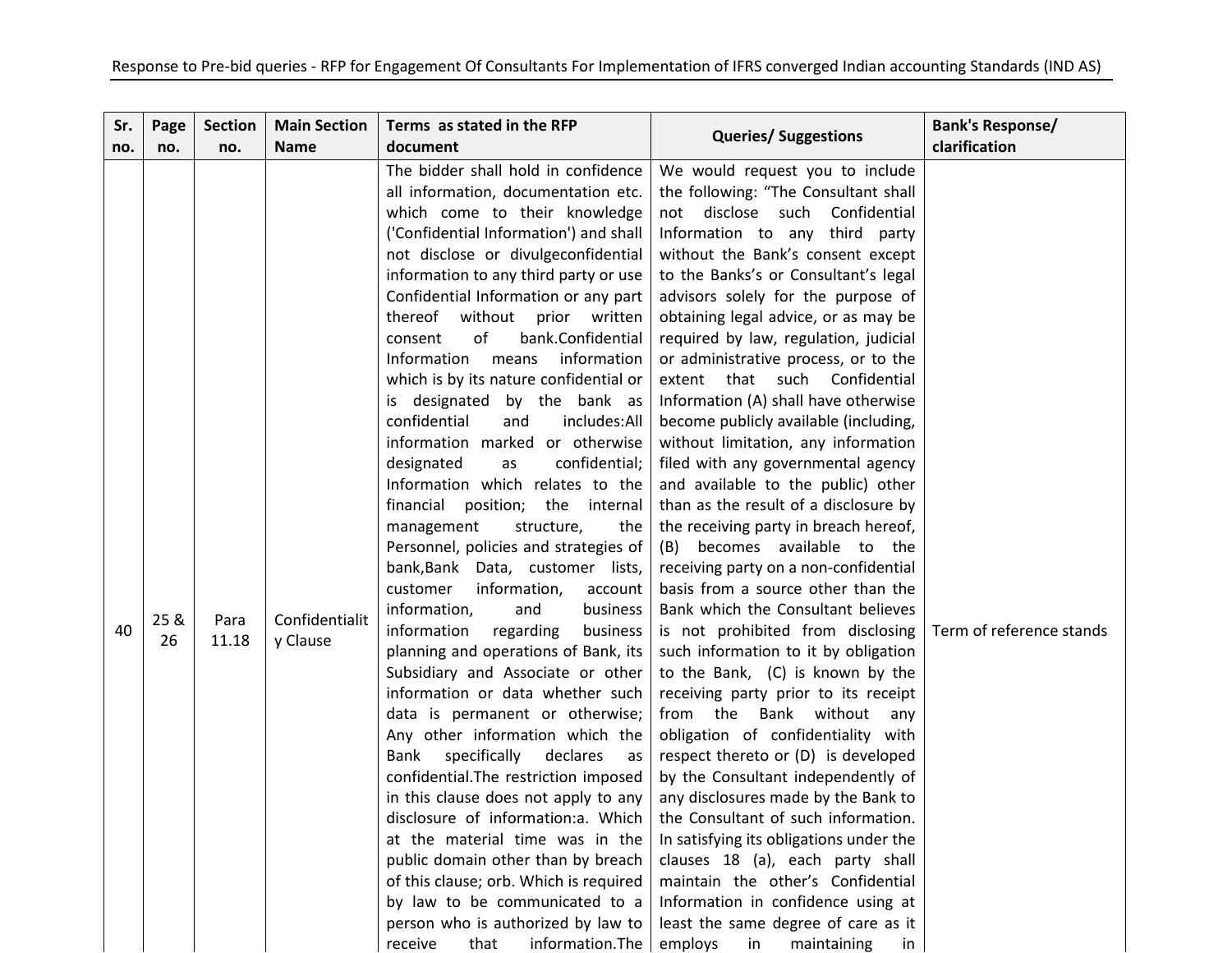| Sr.<br>no. | Page<br>no.    | <b>Section</b><br>no.   | <b>Main Section</b><br><b>Name</b>                           | Terms as stated in the RFP<br>document                                                                                                                                                                                                                                                                                          | <b>Queries/ Suggestions</b>                                                                                                                                                                                                                                                                                                                                                                                                 | <b>Bank's Response/</b><br>clarification                                                                                                                                                    |
|------------|----------------|-------------------------|--------------------------------------------------------------|---------------------------------------------------------------------------------------------------------------------------------------------------------------------------------------------------------------------------------------------------------------------------------------------------------------------------------|-----------------------------------------------------------------------------------------------------------------------------------------------------------------------------------------------------------------------------------------------------------------------------------------------------------------------------------------------------------------------------------------------------------------------------|---------------------------------------------------------------------------------------------------------------------------------------------------------------------------------------------|
| 41         | 49             | Para 6                  | Sanctions for<br>Violations:                                 | breach of the<br>aforesaid<br>Any<br>provisions by the BIDDER or any one<br>employed<br>by<br>its<br>action<br><b>or</b><br>on its behalf (Whether with or<br>without the knowledge of the<br>shall<br>BIDDER)<br>entitled<br>the<br>BUYER to take all or any one of the<br>following actions, wherever required<br>÷           | Include in para $6 -$ Kindly add the<br>text<br>bold<br>in<br>" be cancelled by giving the<br>Consultant 30 days written notice to<br>cure the any breach. In the event,<br>the Consultant is unable to cure the<br>breach within the stipulated time<br>then the Bank in its discretion"<br>In Para 6, the Bank should provide<br>the consultant 30 days written<br>notice to explain his position and<br>cure the breach. | Term of reference stands                                                                                                                                                                    |
| 42         | 9              | Para<br>5.1 Sr<br>No. 2 | Eligibility<br>Criteria                                      | As per Engaged in IFRS / Ind AS<br>conversion exercise and/or Audit<br>during the last 7 years as on the<br>date of bid submission, in Banks /<br>Financial Institutions in India with a<br>minimum Balance Sheet size of Rs.<br>50,000 crores during the period of<br>contract (minimum 1 assignment)                          | Please clarify eligibility criteria is to<br>be evaluated as on which date?                                                                                                                                                                                                                                                                                                                                                 | the<br>date<br>0f<br>On.<br>bid<br>submission<br>24th<br>i.e.<br>August 2016                                                                                                                |
| 43         | $\overline{2}$ | Phase I<br>Point 3      | Phase $I -$<br>Diagnostic<br>Study and<br>Impact<br>Analysis | Determination and validation of<br>Group Structure based on the<br>consolidation standards prescribed<br>under Ind AS in consultation with<br>the respective departments. Also<br>determining any addition in group<br>entity by examining the investment<br>portfolio of the Bank/agreements as<br>per requirements of Ind AS. | Which<br>entities<br>Bank<br>0f<br>in<br>Maharashtra<br>Group<br>are<br>not<br>expected to migrate to Ind AS?                                                                                                                                                                                                                                                                                                               | Presently bank is having 1<br>subsidiary<br>and<br>associate. The consultant<br>has to decide the status of<br>the other entities if any,<br>for consolidation as per<br>Ind-AS requirement |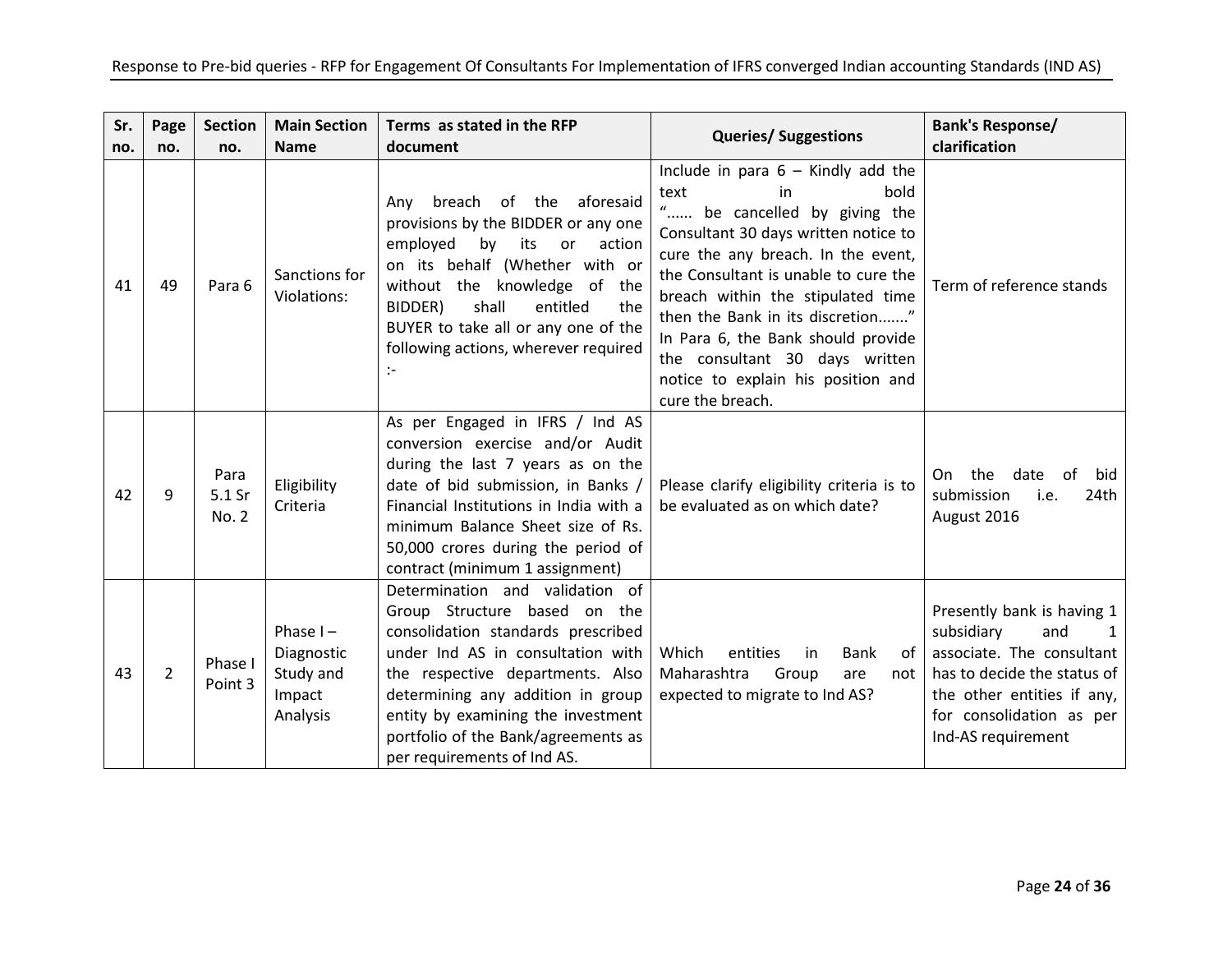| Sr.<br>no. | Page<br>no.    | <b>Section</b><br>no.  | <b>Main Section</b><br><b>Name</b>                           | Terms as stated in the RFP<br>document                                                                                                                                         | <b>Queries/ Suggestions</b>                                                                                                                                                                                                                                                                               | <b>Bank's Response/</b><br>clarification                                                                                                                                                                                                                                                                            |
|------------|----------------|------------------------|--------------------------------------------------------------|--------------------------------------------------------------------------------------------------------------------------------------------------------------------------------|-----------------------------------------------------------------------------------------------------------------------------------------------------------------------------------------------------------------------------------------------------------------------------------------------------------|---------------------------------------------------------------------------------------------------------------------------------------------------------------------------------------------------------------------------------------------------------------------------------------------------------------------|
| 44         | $\overline{2}$ | Phase I<br>Point 6     | Phase $I -$<br>Diagnostic<br>Study and<br>Impact<br>Analysis | Conduct Ind-AS- impact assessment<br>from the perspective of changes<br>required in System Software /<br>Hardware / IT information system /<br>Reporting systems used by Bank. | Kindly<br>confirm<br>that<br>impact<br>assessment from the perspective of<br>changes required in the IT systems<br>would not involve drawing up a<br>blue-print of the changes but only<br>highlight<br>the<br>where<br>areas<br>modification in the IT systems for<br>Ind AS implementation is required. | The consultant to provide<br>diagnostic<br>report with<br>inputs<br>for<br>necessary<br>changes in the System<br>Software / Hardware / IT<br>information<br>system<br>Reporting<br>systems<br>Models used by Bank.                                                                                                  |
| 45         | 2              | Phase I<br>Point<br>11 | Phase $I -$<br>Diagnostic<br>Study and<br>Impact<br>Analysis | Formulate ongoing training strategy<br>and train implementation team of<br>the Bank and other group entity<br>staff in this regard                                             | Trainings:<br>Kindly<br>clarify<br>your<br>expectation<br>training<br>on<br>requirements $-$ no. of trainings and<br>at different levels?                                                                                                                                                                 | The Consultant has to<br>training<br>assess<br>requirement and impart<br>the training to the Ind-AS<br>implementation team as<br>well<br>Bank's<br>as<br>key<br>functional<br>departments<br>which are being effected<br>by implementation of Ind-<br>AS                                                            |
| 46         | 4              | Phase II<br>Point 8    | Phase $II -$<br>Processes /<br>System<br>Changes             | Assist the bank in dry -run of<br>accounting systems and end-to-end<br>reporting process before the actual<br>conversion.                                                      | Kindly elaborate what is meant by<br>"Assist the bank in dry-run of<br>accounting system and end-to-end<br>reporting process before the actual<br>conversion"?                                                                                                                                            | consultant has to<br><b>The</b><br>the<br>Bank<br>assist<br>for<br>checking the efficacy of<br>the accounting system,<br>end to end reporting<br>process in order to get<br>desire results / reports /<br>statements in compliance<br>with Ind-AS<br>RBI<br>and<br>guidelines<br>before<br>the<br>actual conversion |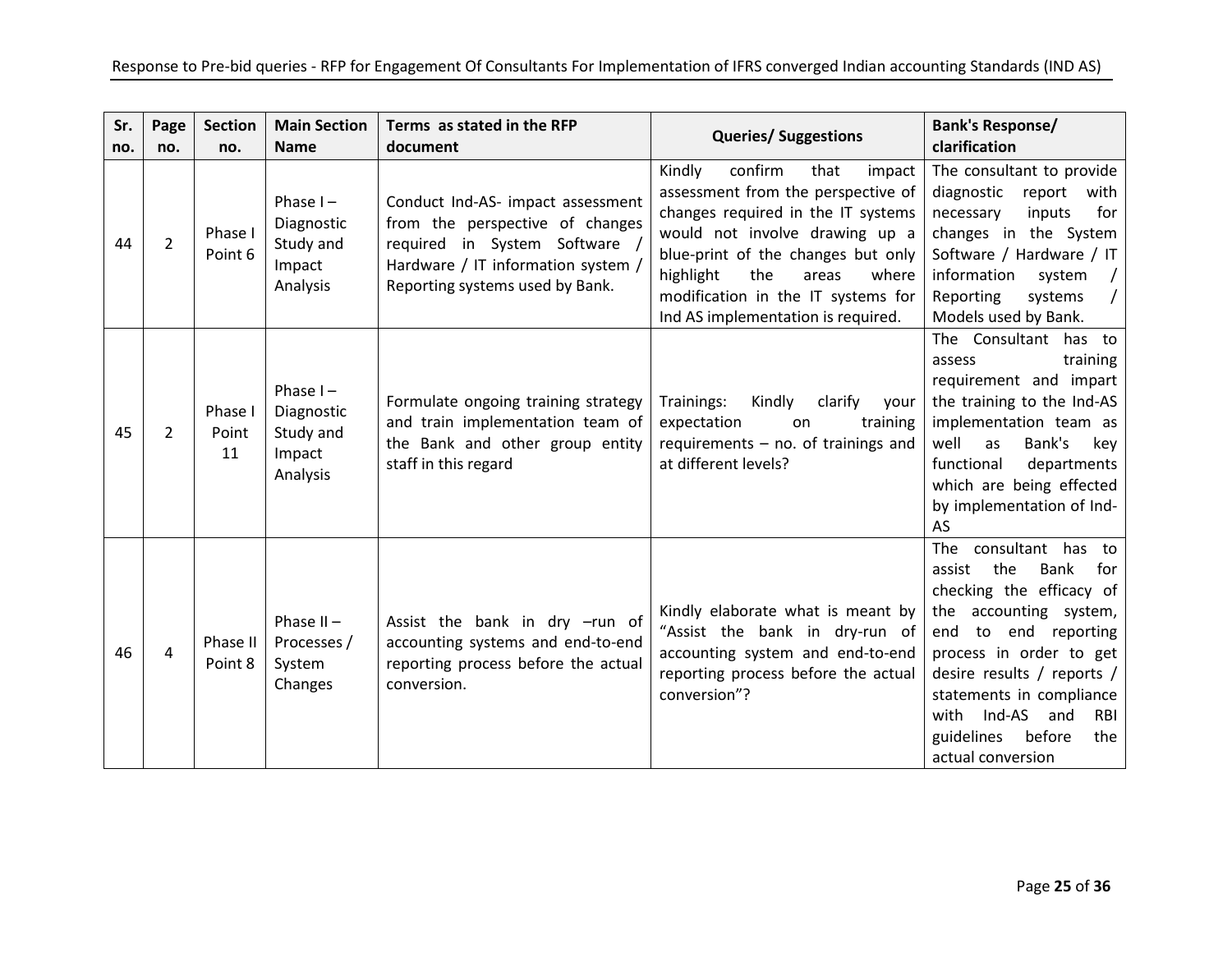| Sr.<br>no. | Page<br>no. | <b>Section</b><br>no. | <b>Main Section</b><br><b>Name</b> | Terms as stated in the RFP<br>document                            | <b>Queries/ Suggestions</b>                                                                                                                                                                                                                                                                                                                                                                                                                                                                                                        | <b>Bank's Response/</b><br>clarification                                                                       |
|------------|-------------|-----------------------|------------------------------------|-------------------------------------------------------------------|------------------------------------------------------------------------------------------------------------------------------------------------------------------------------------------------------------------------------------------------------------------------------------------------------------------------------------------------------------------------------------------------------------------------------------------------------------------------------------------------------------------------------------|----------------------------------------------------------------------------------------------------------------|
| 47         | 20          | Para<br>11.10         | Payment<br>Terms                   | Phase III (A) & (B) and Phase IV                                  | You would appreciate that we have<br>been requested to advise the Bank<br>on quarterly financials but herein<br>the payment terms are only on an<br>basis.<br>Kindly<br>annual<br>consider<br>allowing little<br>flexible<br>payment<br>terms on quarterly basis. You would<br>appreciate that substantial effort<br>(almost 95%+) will be completed by<br>Phase III (including activities under<br>Phase IV (a and d), hence we would<br>appreciate that only a small portion<br>of the fee (say 5%) be allocated to<br>Phase IV. | Term of reference stands                                                                                       |
| 48         | 4           | 3.1                   | Terms of<br>Reference              | ECL-Impairment Models: Expected<br><b>Credit Loss Computation</b> | Does the bank have any credit risk<br>scorecards/rating models? If so, how<br>many?                                                                                                                                                                                                                                                                                                                                                                                                                                                | The details will be shared<br>with the consultant during<br>the study of existing<br>systems and procedures    |
| 49         | 4           | 3.1                   | Terms of<br>Reference              | ECL-Impairment Models: Expected<br><b>Credit Loss Computation</b> | Does the bank have any IRB<br>compliant PD,LGD and EAD models?<br>If so, how many?                                                                                                                                                                                                                                                                                                                                                                                                                                                 | The details will be shared<br>with the consultant during<br>the study of existing<br>systems and procedures    |
| 50         | 4           | 3.1                   | Terms of<br>Reference              | ECL-Impairment Models: Expected<br><b>Credit Loss Computation</b> | Please clarify the number<br>of<br>products that the bank has for<br>which ECL models need to be<br>developed.                                                                                                                                                                                                                                                                                                                                                                                                                     | The details will be shared<br>with the consultant during<br>the study of existing<br>systems and procedures    |
| 51         | 4           | 3.1                   | Terms of<br>Reference              | ECL-Impairment Models: Expected<br><b>Credit Loss Computation</b> | Please clarify the number of years<br>of historical data available                                                                                                                                                                                                                                                                                                                                                                                                                                                                 | The details will be shared<br>with the consultant during<br>study of existing<br>the<br>systems and procedures |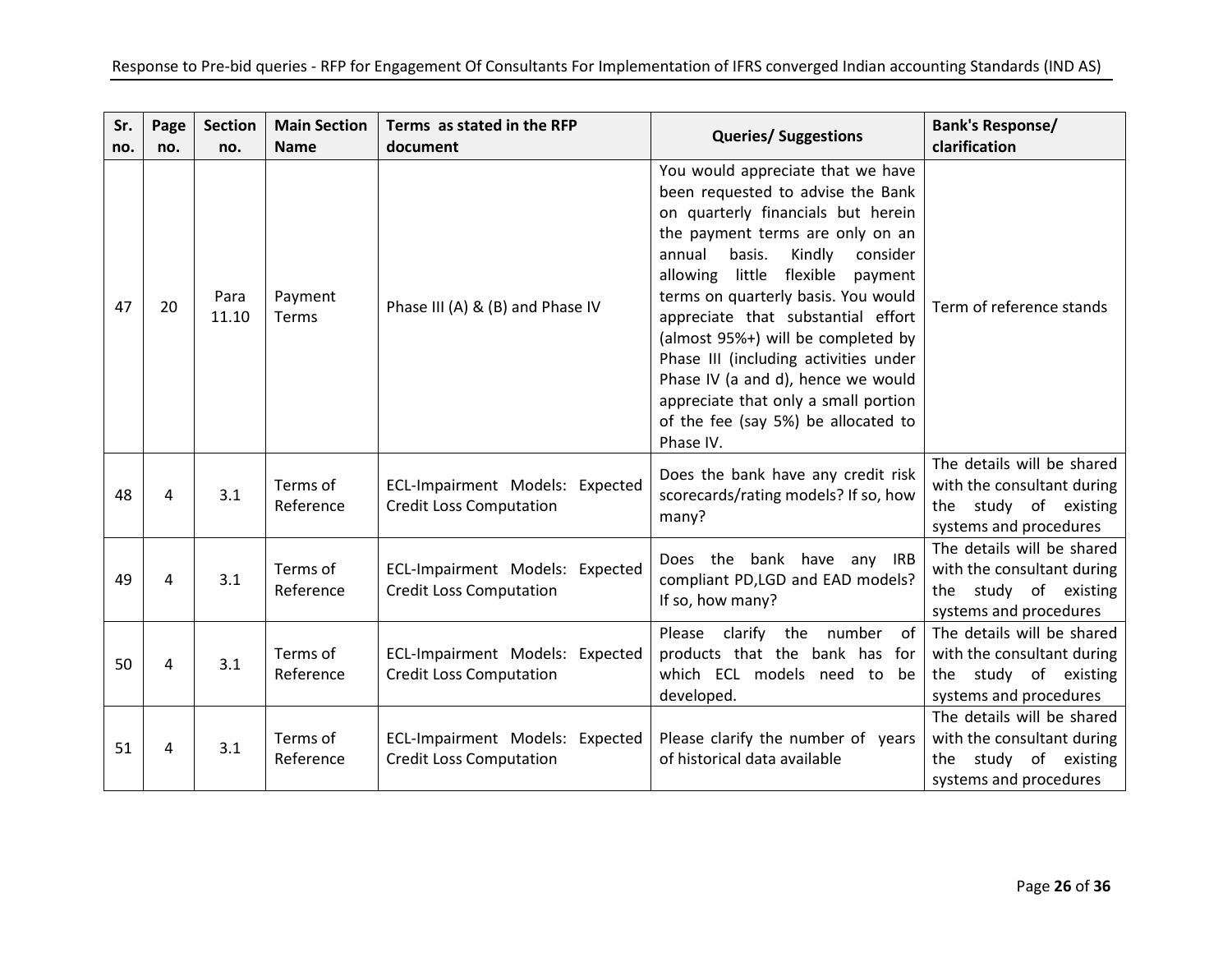| Sr.<br>no. | Page<br>no. | <b>Section</b><br>no. | <b>Main Section</b><br><b>Name</b>               | Terms as stated in the RFP<br>document                                                                                                                                                                | <b>Queries/ Suggestions</b>                                                                                                                                                                                                                                                                                                                                                                                                                                                                                                  | <b>Bank's Response/</b><br>clarification                                                                                                                        |
|------------|-------------|-----------------------|--------------------------------------------------|-------------------------------------------------------------------------------------------------------------------------------------------------------------------------------------------------------|------------------------------------------------------------------------------------------------------------------------------------------------------------------------------------------------------------------------------------------------------------------------------------------------------------------------------------------------------------------------------------------------------------------------------------------------------------------------------------------------------------------------------|-----------------------------------------------------------------------------------------------------------------------------------------------------------------|
| 52         | 3           | 4                     | Phase $II -$<br>Processes /<br>System<br>Changes | Assist the Bank in formulation and<br>validation of policies and processes<br>compliant with Ind AS requirements<br>which includes amongst others:                                                    | Kindly clarify what is expected in<br>"Validation" as it has been used at<br>different<br>places.<br>• Are you expecting us to perform<br>an audit or review for validation of<br>numbers in Ind AS financials?<br>• Are you expecting any report of<br>validation?<br>Both of the above will be difficult to<br>provide as an advisor to the bank.                                                                                                                                                                          | The consultant has to<br>validate and verify reports<br>generated through the<br>systems / model / to<br>make it IND-AS compliant<br>and as per RBI guidelines. |
| 53         | 9           | 5.1                   | Eligibility<br>criteria                          | A self-declaration by the Bidder on<br>Company's letter head.                                                                                                                                         | Suggested change:<br>A self-declaration by the Bidder to<br>the best of its knowledge on<br>Company's letter head.                                                                                                                                                                                                                                                                                                                                                                                                           | Term of RFP stands                                                                                                                                              |
| 54         | 16          | 10 (iii)              | Evaluation<br>criteria                           | <b>Marking System:</b><br>For Number of partners and full<br>time professional staff in India:<br>1 Mark each for every additional 10<br>Partners and 20 Professional staff in<br>India - Max marks 5 | Suggested to be replaced by:<br>For minimum number of partners<br>(C.A.) and full time Professional staff<br>dedicated for Bank of Maharashtra:<br>Partner<br>having<br>experience<br>-in<br>implementation of IFRS 9 - Financial<br>instruments<br>for<br>Indian<br>or<br>International Banks - 1 mark for<br>each engagement (Max marks 5)<br>Justification:<br>Experience in implementation of<br>crucial standard for banking sector<br>by the dedicated team will result<br>into smoother implementation at<br>the Bank | Term of RFP stands                                                                                                                                              |
| 55         | 16          | 10 (iii)              | Evaluation<br>criteria                           | <b>Marking System:</b><br>For minimum number of partners<br>(C.A.) and full time Professional staff<br>dedicated for Bank of Maharashtra:                                                             | Suggested to be replaced by:<br>For minimum 3 CA Professionals<br>with<br>Diploma<br>IFRS,<br>in<br>UK<br>certification.                                                                                                                                                                                                                                                                                                                                                                                                     | Term of RFP stands                                                                                                                                              |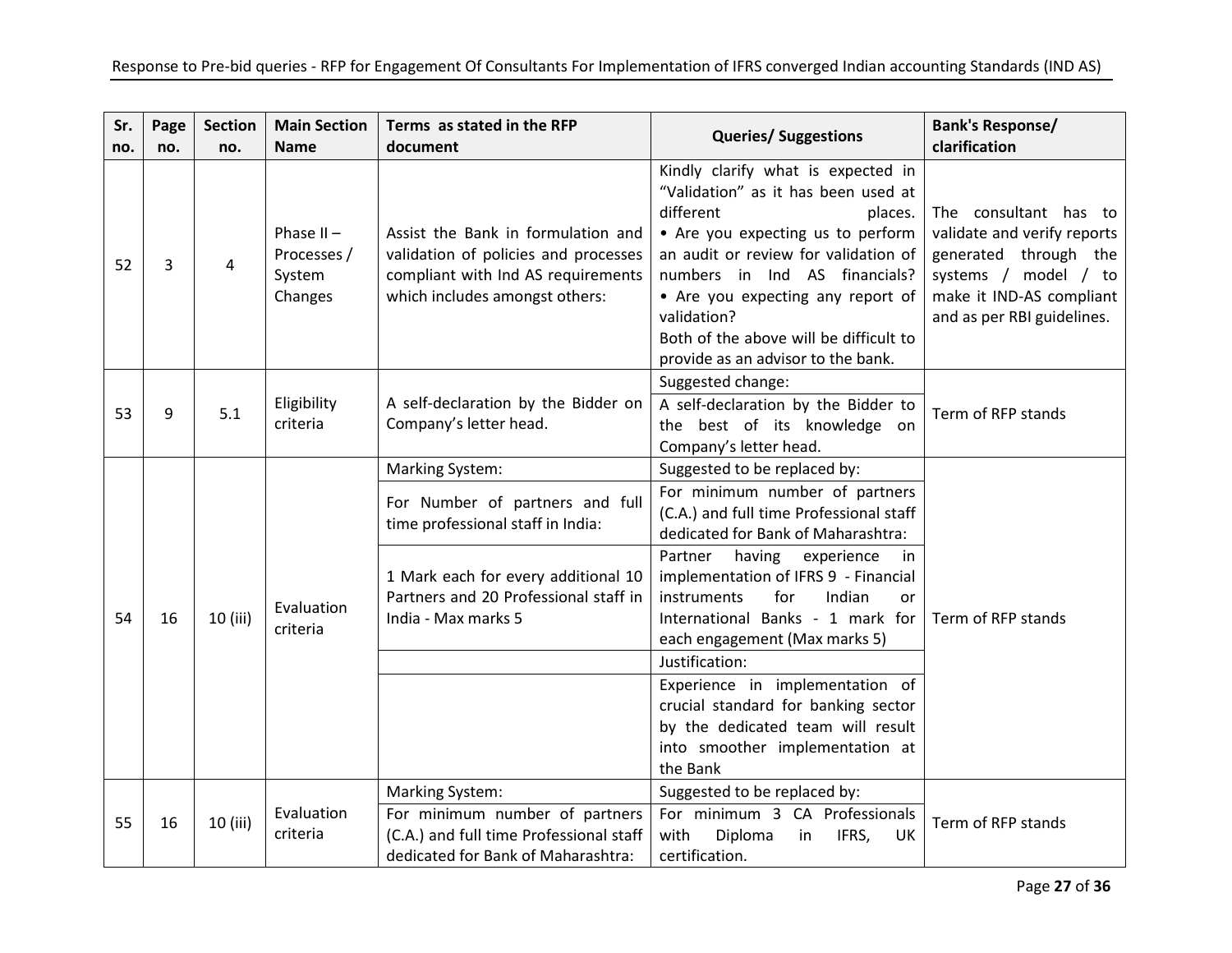| Sr.<br>no. | Page<br>no. | <b>Section</b><br>no. | <b>Main Section</b><br><b>Name</b>                       | Terms as stated in the RFP<br>document                                                                                                                                                                                                                                                                                                                                                                                                                                                                                                                                                                                                                                          | <b>Queries/ Suggestions</b>                                                                                                                       | <b>Bank's Response/</b><br>clarification |
|------------|-------------|-----------------------|----------------------------------------------------------|---------------------------------------------------------------------------------------------------------------------------------------------------------------------------------------------------------------------------------------------------------------------------------------------------------------------------------------------------------------------------------------------------------------------------------------------------------------------------------------------------------------------------------------------------------------------------------------------------------------------------------------------------------------------------------|---------------------------------------------------------------------------------------------------------------------------------------------------|------------------------------------------|
|            |             |                       |                                                          | For minimum 3 CA Professionals                                                                                                                                                                                                                                                                                                                                                                                                                                                                                                                                                                                                                                                  | Justification:                                                                                                                                    |                                          |
|            |             |                       |                                                          |                                                                                                                                                                                                                                                                                                                                                                                                                                                                                                                                                                                                                                                                                 | Relevant educational certification<br>will help in implementation at the<br><b>Bank</b>                                                           |                                          |
| 56         | 1           | 3.1                   | Scope of the<br>Assignment                               | Migration of Bank of Maharashtra<br>and its domestic subsidiary to IFRS<br>Converged Ind AS as per Standards<br>notified by MCA/ ICAI and RBI /<br>SEBI/ Any other authority guidelines<br>as and when issued                                                                                                                                                                                                                                                                                                                                                                                                                                                                   | Kindly<br>clarify<br>whether<br>scope<br>includes all the phases for below<br>entities as well:                                                   | Yes                                      |
|            |             |                       |                                                          |                                                                                                                                                                                                                                                                                                                                                                                                                                                                                                                                                                                                                                                                                 | Subsidiary                                                                                                                                        |                                          |
|            |             |                       |                                                          |                                                                                                                                                                                                                                                                                                                                                                                                                                                                                                                                                                                                                                                                                 | Associate                                                                                                                                         |                                          |
| 57         | 2           | 3.1                   | Phase I<br>Diagnostic<br>Study and<br>Impact<br>Analysis | Diagnostic analysis of differences<br>between the current accounting<br>framework and Ind AS. Likely Impact<br>analysis of Ind AS implementation<br>on Business including profit planning<br>and budgeting, taxation, capital<br>planning, impairment of assets,<br>credit decision making and impact<br>on capital adequacy, De-conjunction<br>of assets / liabilities, accounting<br>areas such as financial instruments,<br>revenue recognition, property, plant<br>and equipment, leases, employee<br>benefits,<br>deferred<br>taxes,<br>consolidation, provisions etc besides<br>reporting formats and disclosures.<br>Suggesting strategies for optimizing<br>the impact. | We understand that in respect to<br>taxation, we will be required to give<br>advice on only tax impacts of Ind AS<br>adjustments. Please confirm. | Yes                                      |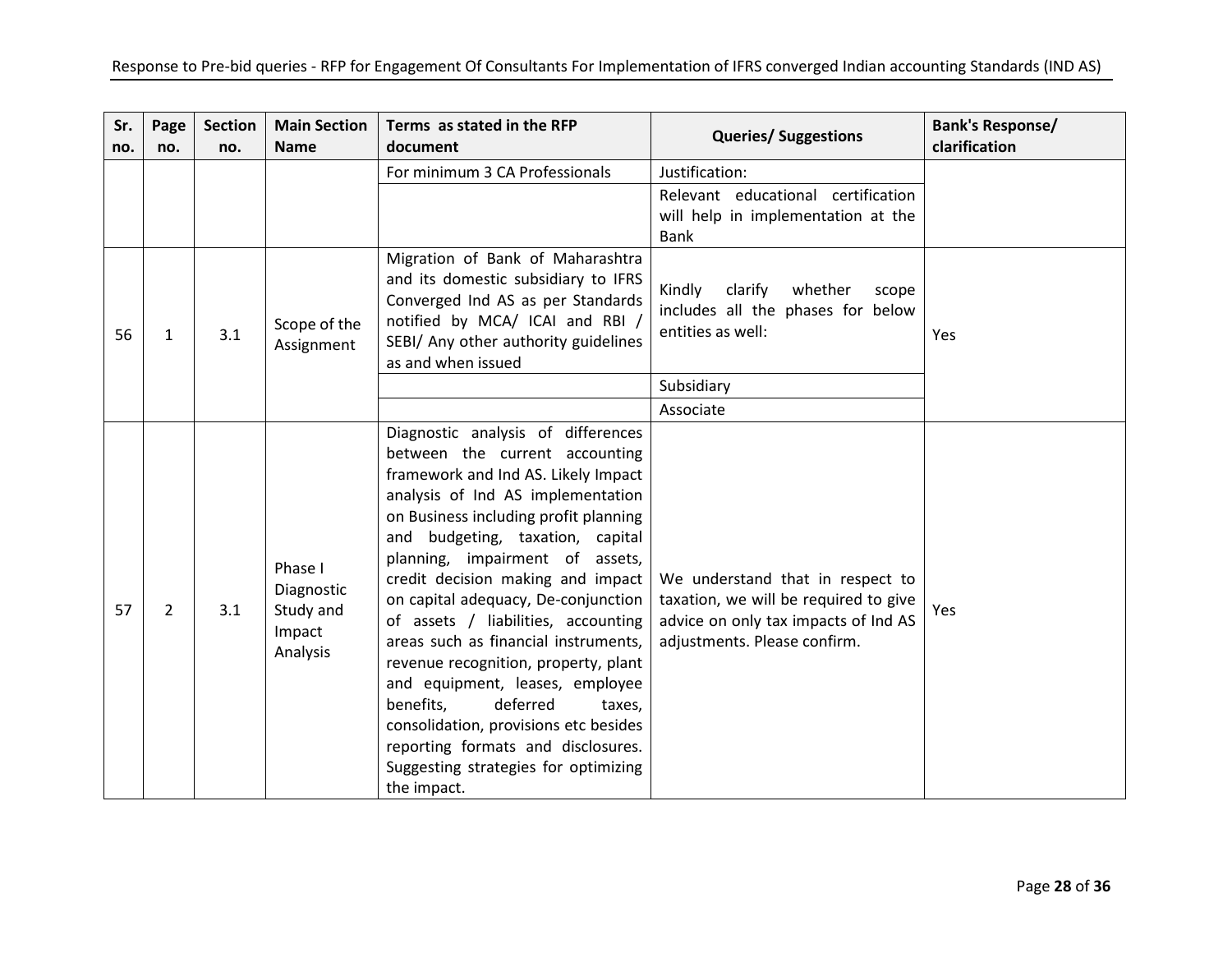| Sr.<br>no. | Page<br>no. | <b>Section</b><br>no. | <b>Main Section</b><br><b>Name</b>                   | Terms as stated in the RFP<br>document                                                                                                                                                                                                                                                                                                        | <b>Queries/ Suggestions</b>                                                                                                                    | <b>Bank's Response/</b><br>clarification                                                                                                                                                                                                                                                                              |
|------------|-------------|-----------------------|------------------------------------------------------|-----------------------------------------------------------------------------------------------------------------------------------------------------------------------------------------------------------------------------------------------------------------------------------------------------------------------------------------------|------------------------------------------------------------------------------------------------------------------------------------------------|-----------------------------------------------------------------------------------------------------------------------------------------------------------------------------------------------------------------------------------------------------------------------------------------------------------------------|
| 58         | 3           | 3.1                   | Phase $II -$<br>Processes /<br>System<br>Changes     | particularly<br>Impact on taxation<br>deferred<br>Bank<br>0f<br>tax<br>on<br>Maharashtra and its subsidiary                                                                                                                                                                                                                                   | We understand that the scope<br>includes accounting for taxes and<br>not computation of current taxes.<br>Kindly confirm.                      | consultant<br><b>The</b><br>is.<br>expected to assist the<br>Bank on overall taxation<br>under<br>Ind-AS<br>impact<br>environment                                                                                                                                                                                     |
| 59         | 3           | 3.1                   | Phase $II -$<br>Processes /<br>System<br>Changes     | Assist &<br>guide the Bank in<br>redesigning the credit assessment<br>process, credit rating policies,<br>models and other policies which<br>may undergo change in Ind-AS<br>environment.<br>Training<br>shall be<br>imparted to concerned officers on<br>development of credit appraisal and<br>credit risk assessment model under<br>Ind-AS | details<br>Kindly<br>provide<br>like:<br>Locations<br>of<br>training<br>1.<br>2. Expected number of trainees<br>3. Expected number of sessions | The consultant<br>has to<br>training<br>assess<br>requirement and impart<br>the training to the IND-AS<br>implementation teams as<br>well as the staff of Bank's<br>functional<br>Kev<br>departments which are<br>being affected by the<br>implementation of Ind AS.<br>Location of training will be<br>Pune & Mumbai |
| 60         | 4           | 3.1                   | Phase $II -$<br>Processes /<br>System<br>Changes     | and<br>provide qualitative<br>Review<br>inputs on Bank's Management's<br>Discussion & Analysis and also<br>updates to be incorporated in<br>disclosure at the end of 31 March<br>2017.                                                                                                                                                        | Kindly elaborate the expectations<br>with respect to inputs on Bank's<br>Management's<br>&<br><b>Discussion</b><br>Analysis                    | Para is self-explanatory                                                                                                                                                                                                                                                                                              |
| 61         | 6           | 3.1                   | Phase III -<br>Generation<br>of Ind AS<br>Financials | To Review and provide qualitative<br>information to the Bank required for<br>the purpose of preparation of<br>Annual Report for the year ending<br>March 31, 2019.                                                                                                                                                                            | Kindly elaborate the expectations<br>with<br>qualitative<br>respect<br>to<br>information for the purpose of<br>preparation of 'Annual Report'. | Para is self-explanatory                                                                                                                                                                                                                                                                                              |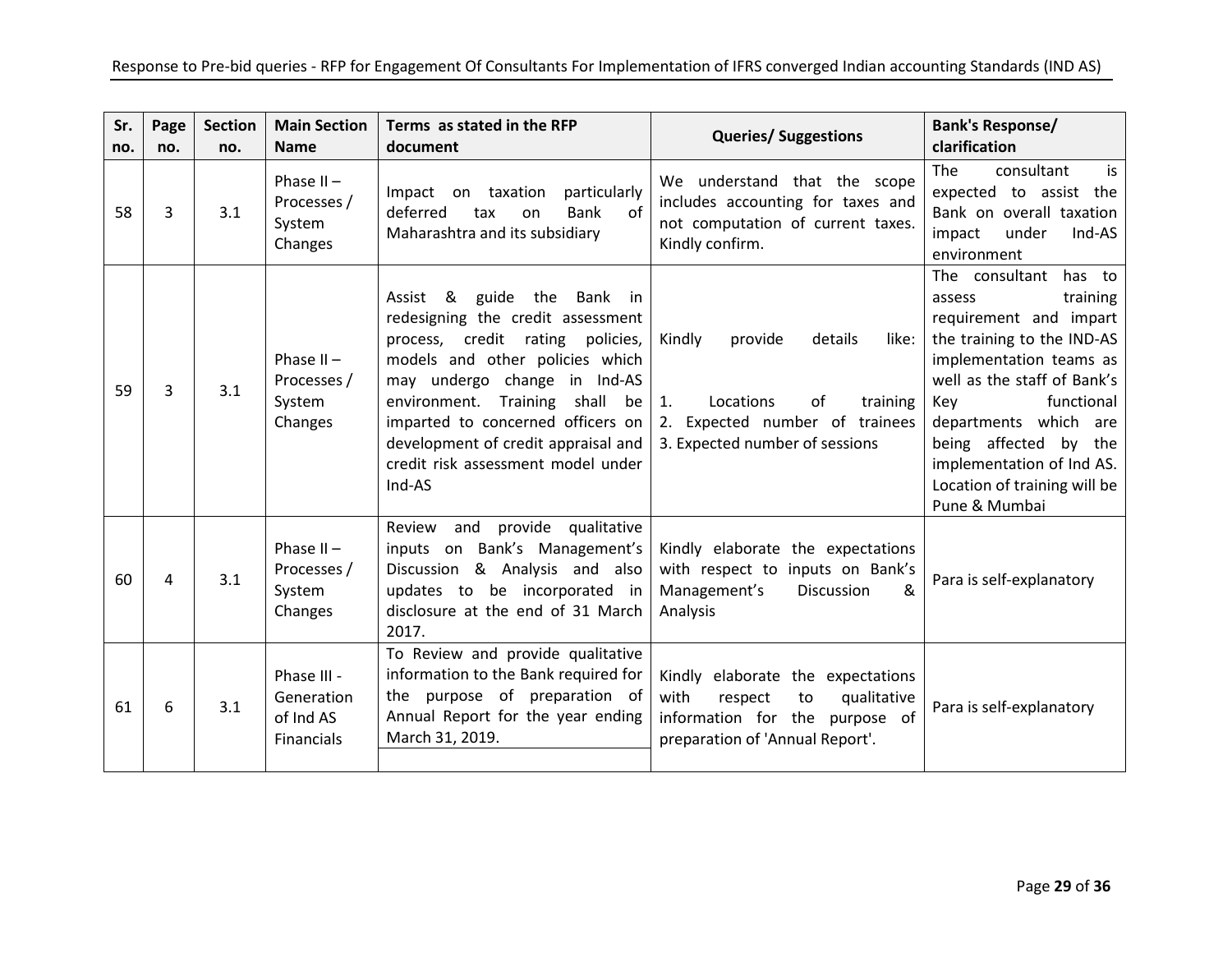| Sr. | Page                 | <b>Section</b> | <b>Main Section</b>                                                                            | Terms as stated in the RFP                                                                                                                                                                                                                                                                                                                                                                                    | <b>Queries/ Suggestions</b>                                                                                                                                                                                                                 | <b>Bank's Response/</b>                                                                                                                                                                                                                                                           |
|-----|----------------------|----------------|------------------------------------------------------------------------------------------------|---------------------------------------------------------------------------------------------------------------------------------------------------------------------------------------------------------------------------------------------------------------------------------------------------------------------------------------------------------------------------------------------------------------|---------------------------------------------------------------------------------------------------------------------------------------------------------------------------------------------------------------------------------------------|-----------------------------------------------------------------------------------------------------------------------------------------------------------------------------------------------------------------------------------------------------------------------------------|
| no. | no.                  | no.            | <b>Name</b>                                                                                    | document                                                                                                                                                                                                                                                                                                                                                                                                      |                                                                                                                                                                                                                                             | clarification                                                                                                                                                                                                                                                                     |
| 62  | 6                    | 3.1            | Scope of the<br>Assignment                                                                     | The above list is inclusive and not<br>exhaustive i.e. Terms of reference<br>shall include providing professional<br>assistance for all activities required<br>for the successful Implementation of<br>Ind AS for preparation of financials<br>Standalone and Consolidated as per<br>RBI/MCA /ICAI and SEBI guidelines<br>as and when issued and formulation<br>of related policies in Bank of<br>Maharashtra | We understand that the we are only<br>expected to provide services in<br>relation to accounting / reporting<br>aspects for Ind AS implementation.                                                                                           | Ind-AS<br>The .<br>is<br>being<br>implemented first time in<br>Banks in India hence the<br>terms of reference are<br>only guiding factors and<br>exhaustive.<br>not<br>The<br>overall objective<br>is to<br>effective<br>and<br>timely<br>implementation of Ind-AS<br>in the Bank |
| 63  | 6                    | 3.1            | Phase $IV -$<br>Validation of<br>Ind AS<br>financials<br>and<br>Assistance<br>during<br>Review | Assessment for extracting<br>the<br>information required for submitting<br>the returns to RBI DSB returns<br>during above period.                                                                                                                                                                                                                                                                             | We understand that the scope<br>includes review of interfaces and<br>systems required to extract the data<br>from source systems and generate<br>reports. Kindly confirm.                                                                   | Assessment means review<br>of existing system and<br>suggest/provide inputs to<br>modify<br>the<br>existing<br>IND-AS<br>system to get<br>complied information /<br>reports to be submitted to<br><b>RBI</b>                                                                      |
| 64  | 3                    | 3.1            | Phase $II -$<br>Processes /<br>System<br>Changes                                               | uniform<br>possible<br>Recommend<br>accounting policies,<br>procedures/<br>process for Bank of Maharashtra<br>group along with implications of<br>adopting them                                                                                                                                                                                                                                               | Please confirm if the Bank has<br>accounting manual in place for<br>current accounting policies.                                                                                                                                            | The information will be<br>shared<br>during<br>implementation process                                                                                                                                                                                                             |
| 65  | <b>General Query</b> |                |                                                                                                | Overall Scope of the engagement                                                                                                                                                                                                                                                                                                                                                                               | We request you to clarify that W.r.t<br>to changes in IT system and ECL<br>model development, scope shall be<br>To provide diagnostic report<br>with necessary inputs for changes to<br>ECL<br>and<br>model<br>ΙT<br>systems<br>development | The Consultant is required<br>to guide the Bank on<br>implementation of IND AS<br>109 in addition to all the<br>other<br>Ind-AS<br>The Consultant shall be                                                                                                                        |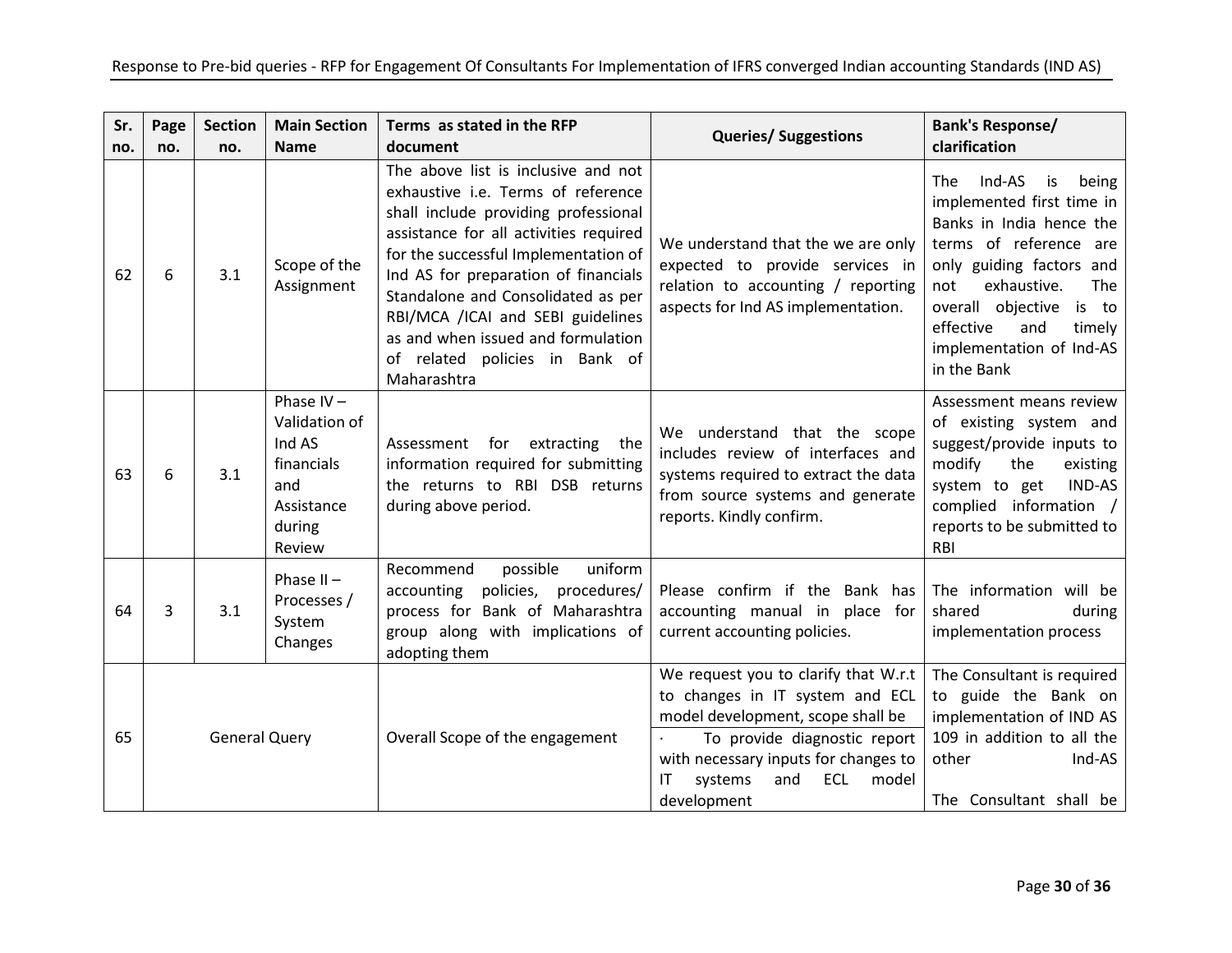| Sr.<br>no. | Page<br>no. | <b>Section</b><br>no. | <b>Main Section</b><br><b>Name</b> | Terms as stated in the RFP<br>document | <b>Queries/ Suggestions</b>                                                                                                                                                                                                                                                                                | <b>Bank's Response/</b><br>clarification                                                                                                                                                                                                         |
|------------|-------------|-----------------------|------------------------------------|----------------------------------------|------------------------------------------------------------------------------------------------------------------------------------------------------------------------------------------------------------------------------------------------------------------------------------------------------------|--------------------------------------------------------------------------------------------------------------------------------------------------------------------------------------------------------------------------------------------------|
|            |             |                       |                                    |                                        | The actual changes to IT<br>systems shall be carried out by the<br>bank through its IT vendors.<br>Development of ECL model shall be<br>done by the bank.                                                                                                                                                  | required to give inputs to<br>build the said models /<br>changes required in the IT<br>system and verify and<br>validate the output from                                                                                                         |
|            |             |                       |                                    |                                        | Development of ECL Model<br>shall be done by the Bank. IND-AS<br>consultant is to provide guidance on<br>the ECL model                                                                                                                                                                                     | such models/ It system/<br>Software . Changes in IT<br>system will be carried by<br>Bank.<br>The development part of<br>the<br>models<br>will<br>be<br>undertaken by the Bank,<br>under the guidance and<br>of<br>support<br>the<br>Consultants. |
| 66         |             | <b>General Query</b>  |                                    |                                        | We assume that consultant does not<br>develop<br><b>Business</b><br>have<br>to<br>Requirement Documentation for<br>potential updates to the systems /<br>new systems? The scope of the<br>consultant is to give diagnostic<br>report for the changes to be done in<br>IT systems. Please confirm the same. | refer<br>the<br>Please<br>clarification given in point<br>number 28 above                                                                                                                                                                        |
| 67         |             | <b>General Query</b>  |                                    |                                        | Based on reading of the Tender<br>document, we believe that valuation<br>exercise is not required from the<br>Bidder (e.g. fair value of Financial<br>Instruments (if any) etc.)? Bidder is<br>only expected to provide guidance<br>towards valuation. Please confirm.                                     | <b>The</b><br>consultant<br>is.<br>expected to do valuation<br>for ascertainment of fair<br>value as mentioned in Ind-<br>AS and its impact on<br>financial statements                                                                           |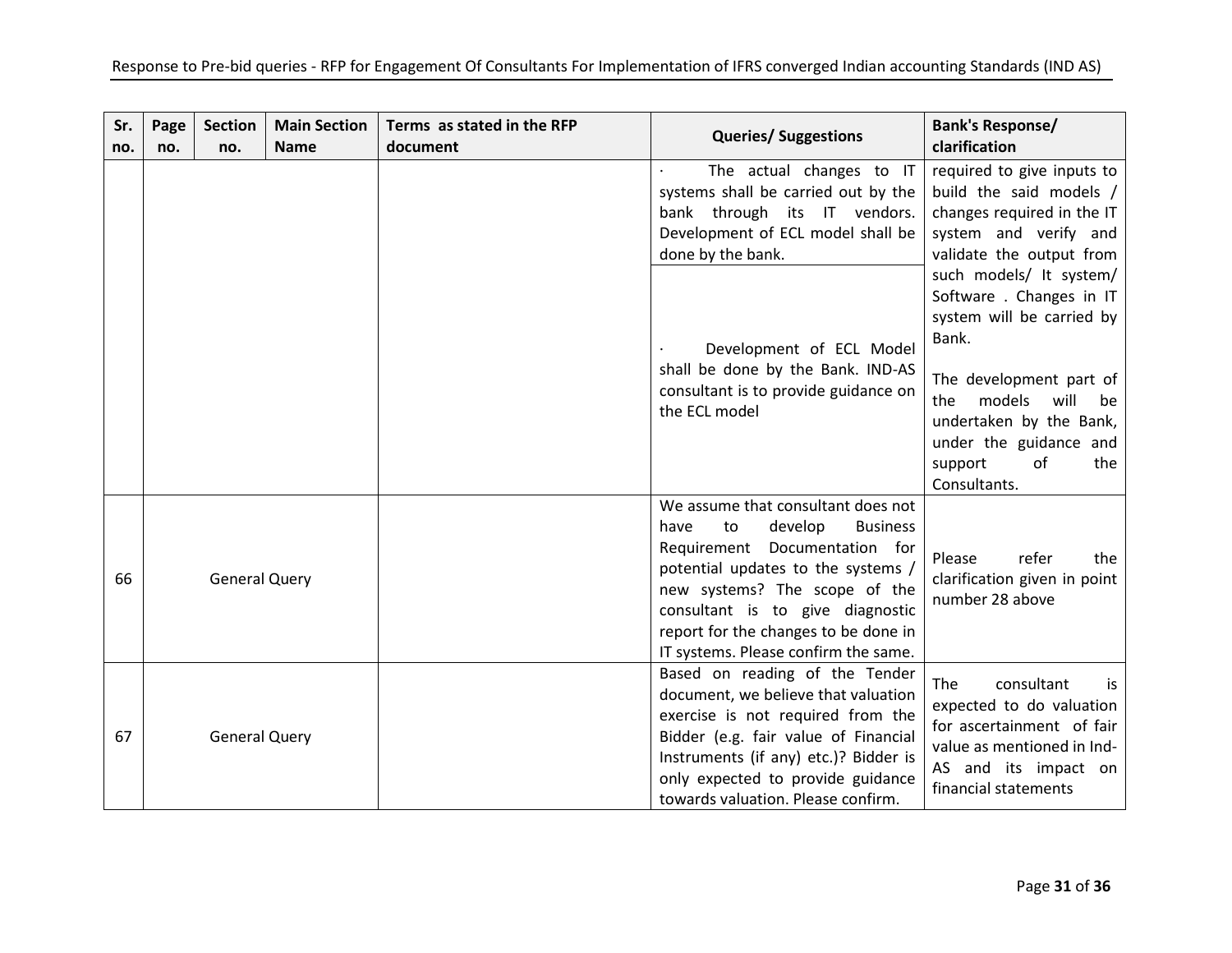| Sr.<br>no. | Page<br>no.          | <b>Section</b><br>no. | <b>Main Section</b><br><b>Name</b> | Terms as stated in the RFP<br>document | <b>Queries/ Suggestions</b>                                                                                                                                                                                                                                                                                                                                                                                                                                                                                | <b>Bank's Response/</b><br>clarification                                                                                                             |
|------------|----------------------|-----------------------|------------------------------------|----------------------------------------|------------------------------------------------------------------------------------------------------------------------------------------------------------------------------------------------------------------------------------------------------------------------------------------------------------------------------------------------------------------------------------------------------------------------------------------------------------------------------------------------------------|------------------------------------------------------------------------------------------------------------------------------------------------------|
| 68         | <b>General Query</b> |                       |                                    |                                        | The scope includes "Validation of<br>financials" & "Review"<br>by the<br>consultant for some areas. The<br>consultant is expected to assist in<br>preparation of Ind AS financials.<br>ICAI<br>regulations,<br>Under<br>the<br>consultant would not be allowed to<br>audit/review the numbers as only<br>auditors<br>allowed<br>are<br>to<br>audit/review/validate the financials.<br>Request<br>to<br>clarify<br>that<br>"validation/validate/review"<br>will<br>mean "guidance/assistance" across<br>RFP | The consultant has to<br>validate<br>financials<br>-in<br>compliance with IND-AS<br>however it would not be<br>construed<br>external<br>as<br>audit. |
| 69         |                      | <b>General Query</b>  |                                    |                                        | Please specify the number of<br>applications in scope of work                                                                                                                                                                                                                                                                                                                                                                                                                                              | The same will be shared<br>with the consultant during<br>the course contract                                                                         |
| 70         |                      | <b>General Query</b>  |                                    |                                        | Please indicate whether all IT<br>Infrastructure including data centres<br>are present in Pune or is it located in<br>different parts of the country.                                                                                                                                                                                                                                                                                                                                                      | The same will be shared<br>with the consultant during<br>the course contract                                                                         |
| 71         |                      | <b>General Query</b>  |                                    |                                        | Limitation of Liability:                                                                                                                                                                                                                                                                                                                                                                                                                                                                                   | Term of the RFP Stands                                                                                                                               |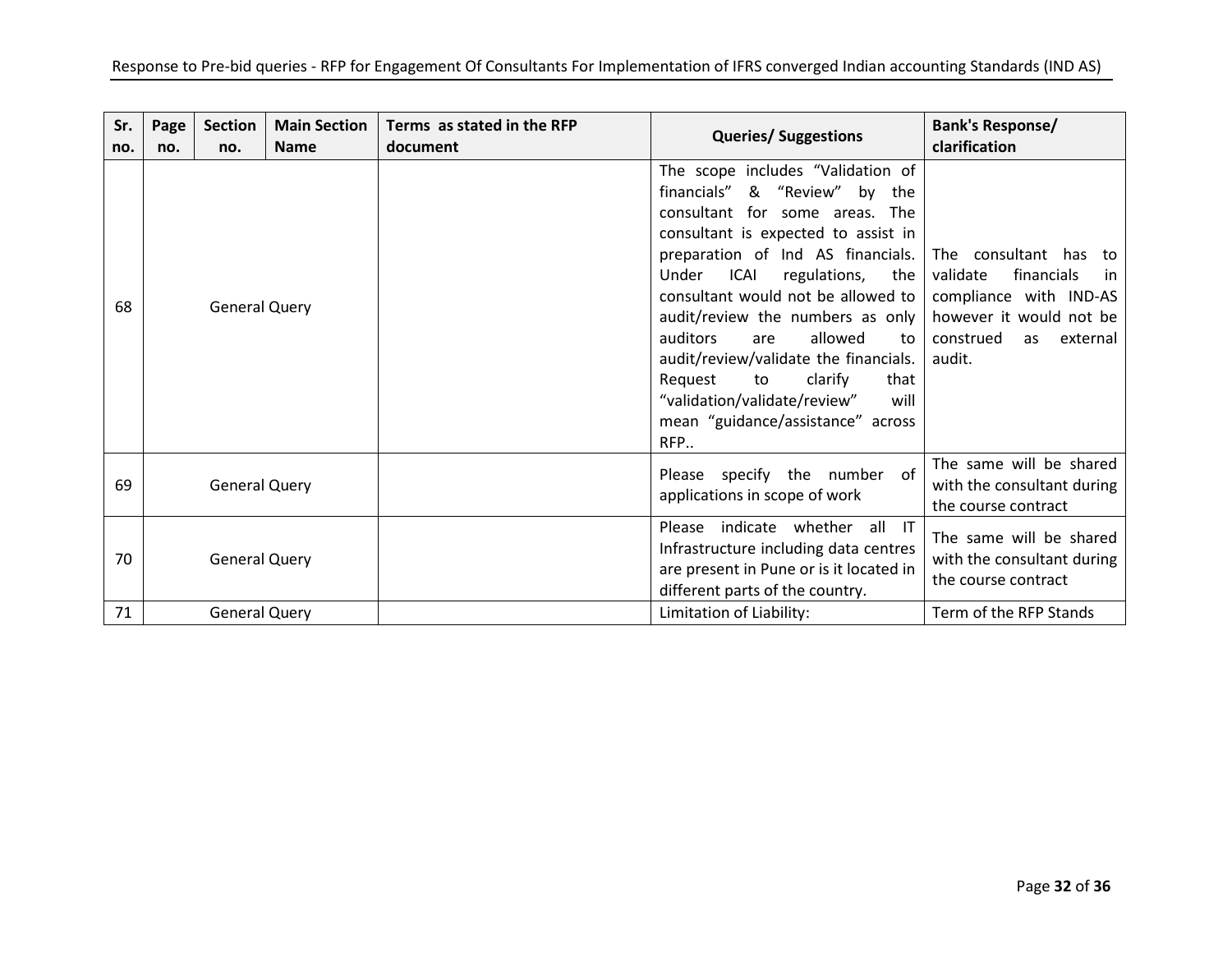| Sr.<br>no. | Page<br>no. | Section<br>no.       | <b>Main Section</b><br><b>Name</b> | Terms as stated in the RFP<br>document | <b>Queries/ Suggestions</b>            | <b>Bank's Response/</b><br>clarification |
|------------|-------------|----------------------|------------------------------------|----------------------------------------|----------------------------------------|------------------------------------------|
|            |             |                      |                                    |                                        | Client (and any others for whom        |                                          |
|            |             |                      |                                    |                                        | Services are provided) shall not       |                                          |
|            |             |                      |                                    |                                        | recover from consultant, in contract   |                                          |
|            |             |                      |                                    |                                        | or tort, under statute or otherwise,   |                                          |
|            |             |                      |                                    |                                        | any amount with respect to loss of     |                                          |
|            |             |                      |                                    |                                        | profit, data or goodwill, or any other |                                          |
|            |             |                      |                                    |                                        | consequential, incidental, indirect,   |                                          |
|            |             |                      |                                    |                                        | punitive or special damages in         |                                          |
|            |             |                      |                                    |                                        | connection with claims arising out of  |                                          |
|            |             |                      |                                    |                                        | this Agreement or otherwise            |                                          |
|            |             |                      |                                    |                                        | relating to the Services, whether or   |                                          |
|            |             |                      |                                    |                                        | not the likelihood of such loss or     |                                          |
|            |             |                      |                                    |                                        | damage was contemplated. Client        |                                          |
|            |             |                      |                                    |                                        | (and any others for whom Services      |                                          |
|            |             |                      |                                    |                                        | are provided) shall not recover from   |                                          |
|            |             |                      |                                    |                                        | consultant, in contract or tort,       |                                          |
|            |             |                      |                                    |                                        | including<br>indemnification           |                                          |
|            |             |                      |                                    |                                        | obligations under this contract,       |                                          |
|            |             |                      |                                    |                                        | under<br>statute<br>or otherwise,      |                                          |
|            |             |                      |                                    |                                        | aggregate damages in excess of the     |                                          |
|            |             |                      |                                    |                                        | fees actually paid for the Services    |                                          |
|            |             |                      |                                    |                                        | that directly caused the loss in       |                                          |
|            |             |                      |                                    |                                        | connection with claims arising out of  |                                          |
|            |             |                      |                                    |                                        | otherwise<br>Agreement or<br>this      |                                          |
|            |             |                      |                                    |                                        | relating to the Services.              |                                          |
| 72         |             | <b>General Query</b> |                                    |                                        | Report:                                |                                          |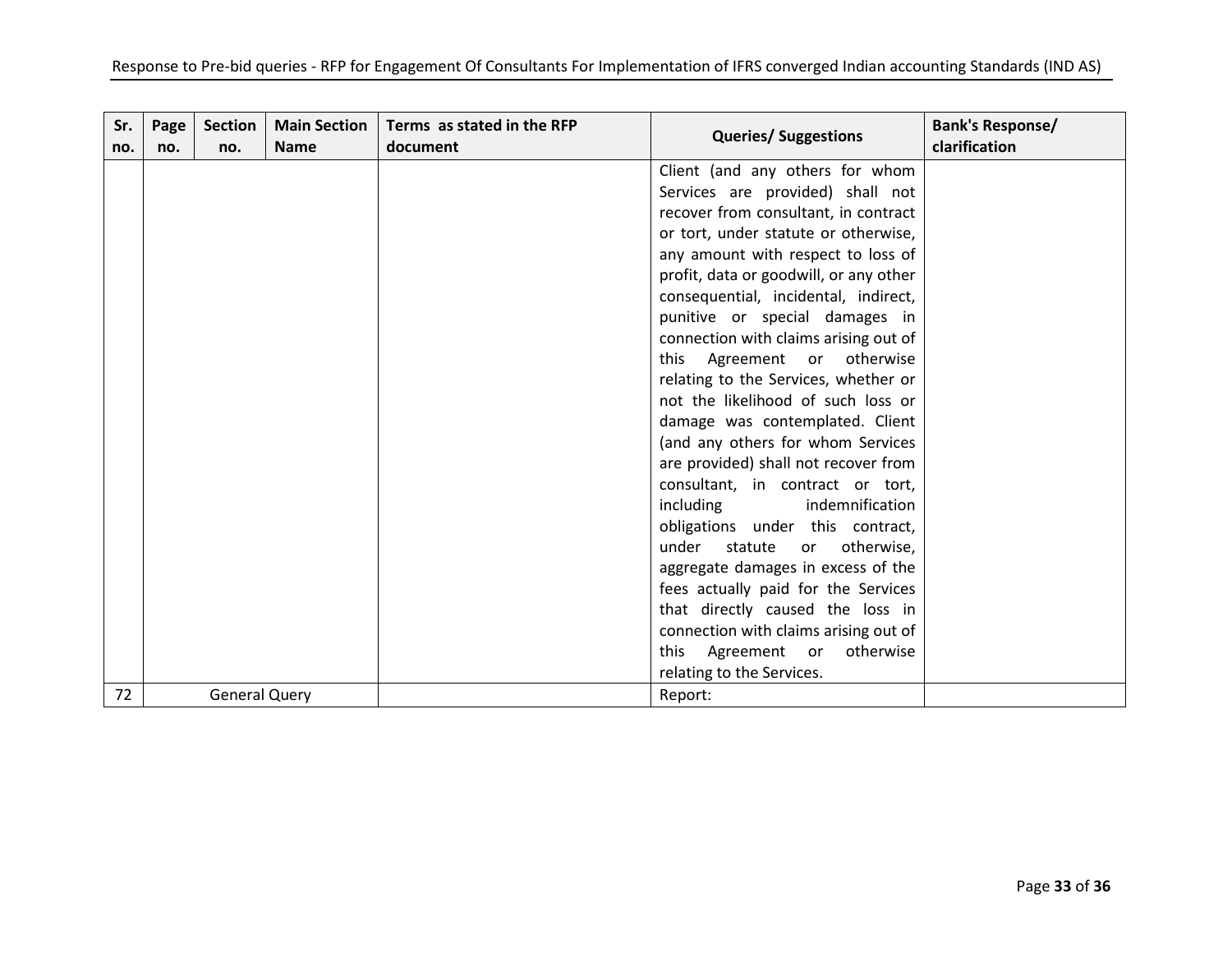| Sr.<br>no. | Page<br>no. | <b>Section</b><br>no. | <b>Main Section</b><br><b>Name</b> | Terms as stated in the RFP<br>document   | <b>Queries/ Suggestions</b>                                                                                                                                                                                                                                                                                                                                                                                                                                                                                                                                                                            | <b>Bank's Response/</b><br>clarification                                                                                                                                                                      |
|------------|-------------|-----------------------|------------------------------------|------------------------------------------|--------------------------------------------------------------------------------------------------------------------------------------------------------------------------------------------------------------------------------------------------------------------------------------------------------------------------------------------------------------------------------------------------------------------------------------------------------------------------------------------------------------------------------------------------------------------------------------------------------|---------------------------------------------------------------------------------------------------------------------------------------------------------------------------------------------------------------|
|            |             |                       |                                    |                                          | information,<br>advice,<br>Any<br>recommendations or other content<br>of any reports, presentations or<br>other communications we provide<br>under this Agreement ("Reports"),<br>other than Client Information, are<br>for Client's internal use only<br>(consistent with the purpose of the<br>particular Services) including Client's<br>board of directors, its audit<br>committee, or its statutory auditors<br>and not for disclosure externally<br>outside your organization. Client<br>may not rely on any draft Report<br>and consultant shall not be required<br>to update its Final Report. | Term of the RFP Stands.                                                                                                                                                                                       |
| 73         |             | <b>General Query</b>  |                                    | Phase II - Processes / System<br>Changes | Assuming the Bank expects the<br>vendor to develop the ECL model<br>methodology, please help with<br>responses for the following queries:<br>For the ECL computation<br>$\bullet$<br>methodology, can the consultant<br>advise on the basic framework that<br>is to be used for Ind AS compliance,<br>and a more advanced methodology<br>framework<br>(as a documented<br>framework, not implemented) for<br>the longer term?                                                                                                                                                                          | Regarding ECL and other<br>models, please refer the<br>clarification given in point<br>number<br>28<br>above.<br>The information will be<br>shared with consultant at<br>the time implementation<br>exercise. |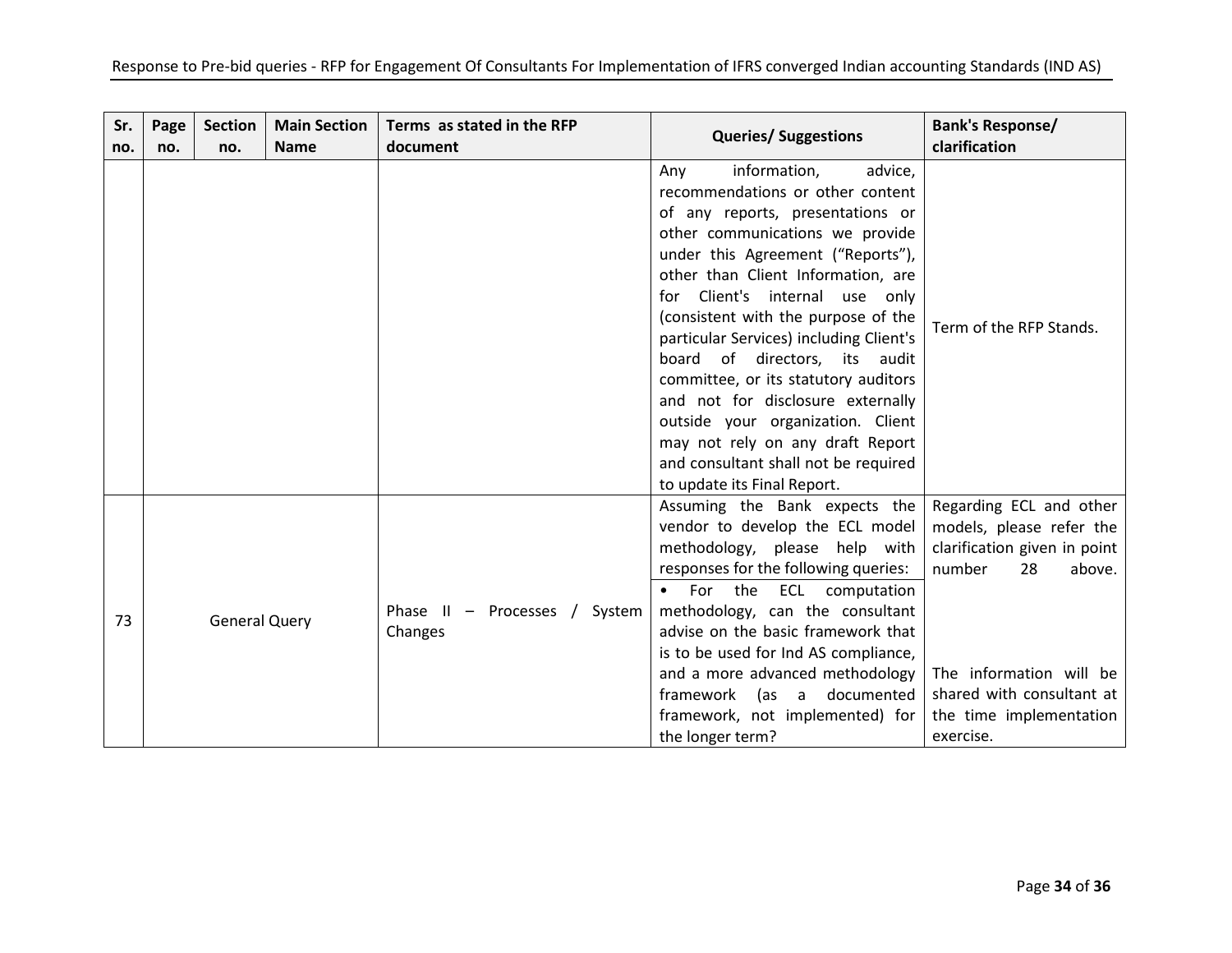| Sr.<br>no. | Page<br>no.          | <b>Section</b><br>no. | <b>Main Section</b><br><b>Name</b>       | Terms as stated in the RFP<br>document                                                                     | <b>Queries/ Suggestions</b>                                                                                                                                                                                                                                                                                                                           | <b>Bank's Response/</b><br>clarification                                                                                                                                                                                                                    |
|------------|----------------------|-----------------------|------------------------------------------|------------------------------------------------------------------------------------------------------------|-------------------------------------------------------------------------------------------------------------------------------------------------------------------------------------------------------------------------------------------------------------------------------------------------------------------------------------------------------|-------------------------------------------------------------------------------------------------------------------------------------------------------------------------------------------------------------------------------------------------------------|
|            |                      |                       |                                          |                                                                                                            | • What are the number of PD, LGD,<br>EAD models and retail scorecards &<br>retail pools that are in place<br>currently?<br>Please<br>specify<br>by<br>portfolio type (Corporate, SME,<br>Retail, Agri portfolio)<br>• Are parts of the portfolio not<br>covered by rating<br>models<br>scorecards / pools? If yes, please<br>provide relevant details |                                                                                                                                                                                                                                                             |
| 74         | <b>General Query</b> |                       | Phase II - Processes / System<br>Changes |                                                                                                            | How many iterations and levels of<br>training are expected as part of the<br>proposed scope of work?                                                                                                                                                                                                                                                  | The consultant<br>has to<br>training<br>assess<br>requirement and impart<br>the training to the IND-AS<br>implementation teams as<br>well as the Bank's Key<br>functional<br>departments<br>which are being affected<br>by the implementation of<br>Ind AS. |
|            |                      |                       |                                          | Phase III - Generation of Ind AS<br>Financials (both standalone and<br>consolidated) including Disclosures | What is the kind of support the Bank<br>is expecting in computation of<br>Expected credit loss for the period<br>of assistance in Phase III?                                                                                                                                                                                                          | Please<br>refer<br>the<br>clarification given in Sr<br>number 28 As above                                                                                                                                                                                   |
|            |                      |                       |                                          | Phase IV - Validation of Ind AS<br>financials<br>and Assistance during<br>Review                           | What is the kind of support the Bank<br>is expecting in computation of<br>Expected credit loss for the period<br>of assistance in Phase IV?                                                                                                                                                                                                           | Please<br>refer<br>the<br>clarification given in Sr<br>number 28 above.                                                                                                                                                                                     |